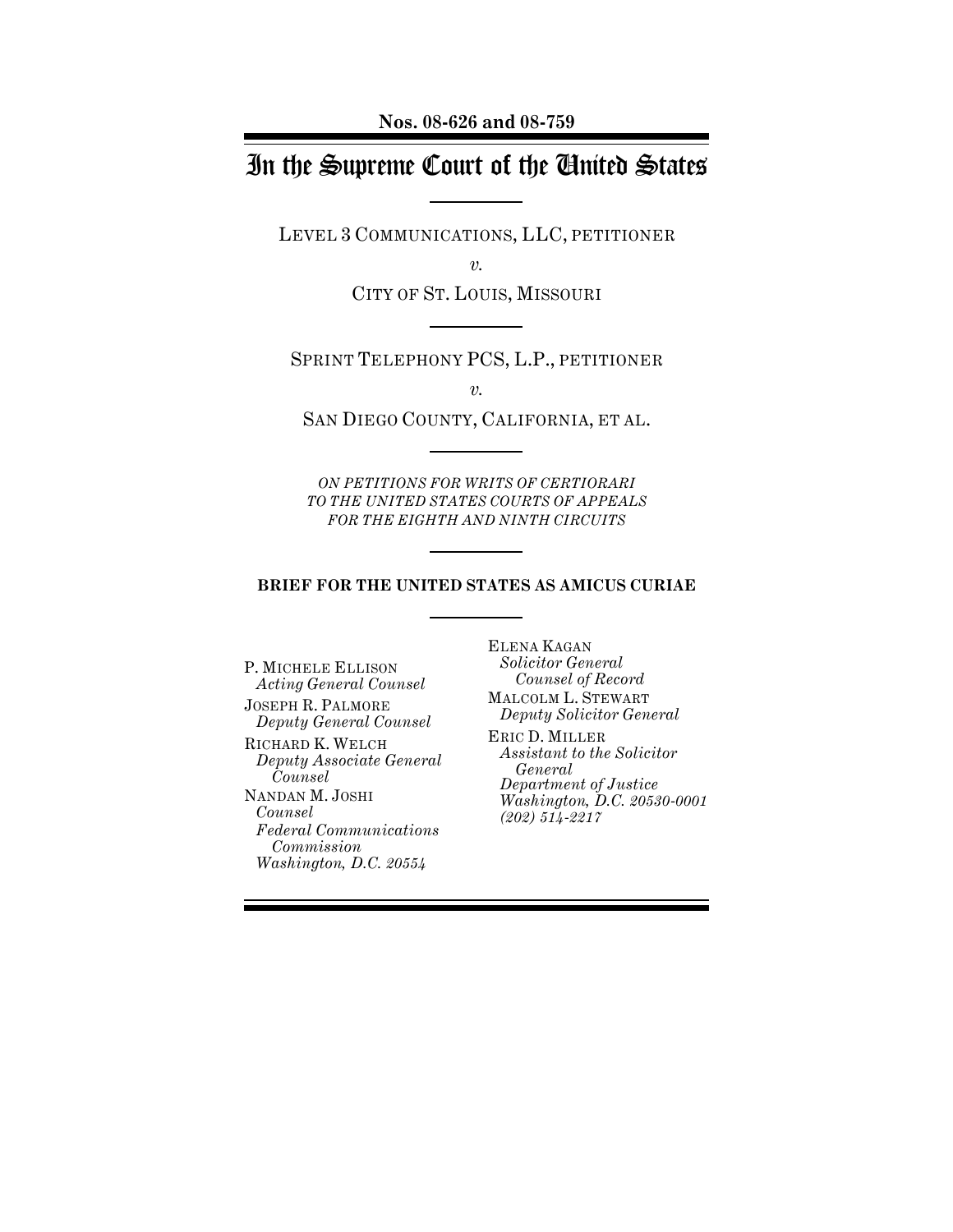#### **QUESTIONS PRESENTED**

1. Whether 47 U.S.C. 253(a), which provides that "[n]o State or local statute or regulation, or other State or local legal requirement, may prohibit or have the effect of prohibiting the ability of any entity to provide any interstate or intrastate telecommunications service," preempts only those state and local requirements that have an actual effect on the ability to provide service, as opposed to those that might have such an effect in the future.

2. Whether 47 U.S.C. 253(c), which provides that "[n]othing in this section affects the authority of a State or local government to manage the public rights-of-way or to require fair and reasonable compensation \* \* \* for use of public rights-of-way," preempts regulations not otherwise preempted by 47 U.S.C. 253(a).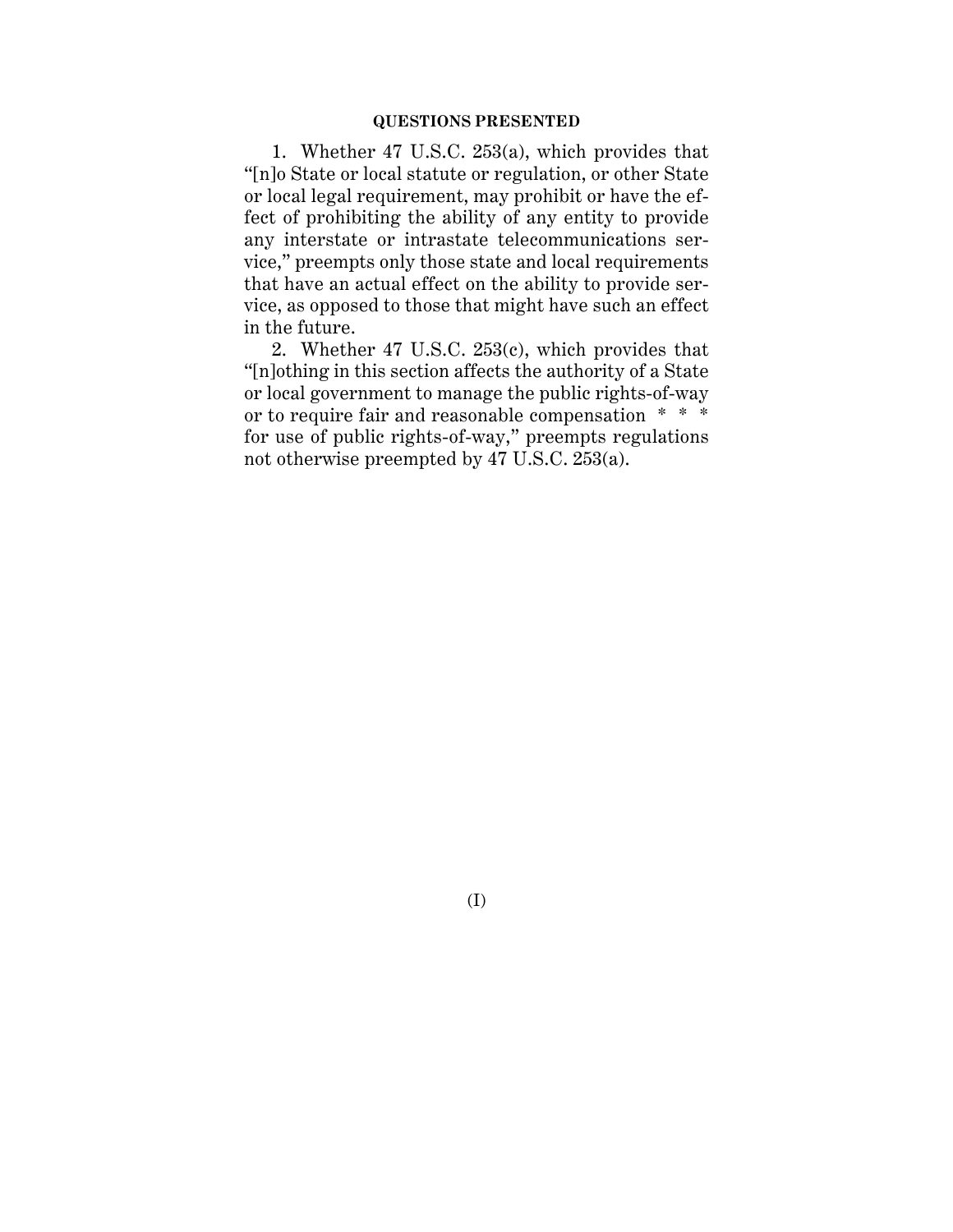### **TABLE OF CONTENTS**

|            | Page                                                                   |
|------------|------------------------------------------------------------------------|
|            |                                                                        |
|            |                                                                        |
|            | A. The Eighth and Ninth Circuits correctly held                        |
|            | that preemption under Section 253(a) must be                           |
|            | based on the actual effect of a law, rather than                       |
|            | the mere possibility of a future effect $\dots\dots\dots\dots\dots$ 10 |
|            | B. There is no conflict among the courts of appeals                    |
|            | that warrants this Court's intervention at this                        |
|            |                                                                        |
|            | C. Neither petition presents an appropriate vehicle                    |
|            | for this Court's review of the questions presented $\dots$ 20          |
| Conclusion |                                                                        |

## **TABLE OF AUTHORITIES**

#### Cases:

| $AT&T v. Iowa Utils. Bd., 525 U.S. 366 (1999) \ldots$     |
|-----------------------------------------------------------|
| BellSouth Telecomms., Inc. v. Town of Palm Beach,         |
|                                                           |
| <i>Braxton v. United States, 500 U.S. 344 (1991)  18</i>  |
| California Payphone Ass'n Petition for Preemption         |
| of Ordinance No. 576 $NS$ of the City of Huntington       |
| Park, Cal. Pursuant to Sec. 253(d) of the                 |
| Commc'ns Act of 1934, 12 F.C.C.R. 14,191                  |
|                                                           |
| City of Auburn v. Qwest Corp., 260 F.3d 1160              |
| (9th Cir. 2001), cert. denied, 534 U.S. 1079 (2002)  6, 7 |
| City of Rancho Palos Verdes v. Abrams, 544 U.S.           |
|                                                           |
| MetroPCS, Inc. v. City & County of San Francisco,         |
|                                                           |

# (III)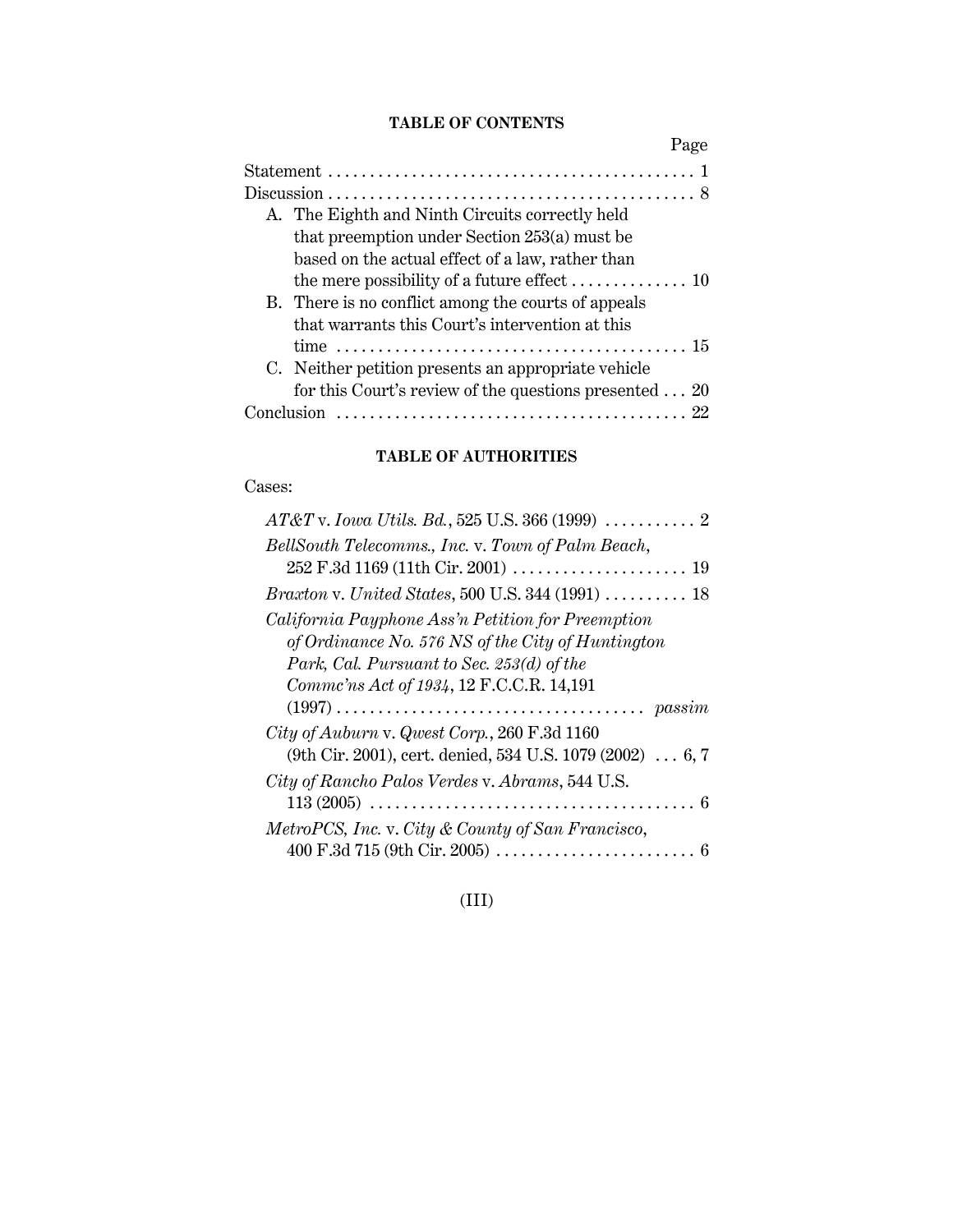| Cases—Continued:                                                                                                                                                                                             | Page |
|--------------------------------------------------------------------------------------------------------------------------------------------------------------------------------------------------------------|------|
| National Cable & Telecomms. Ass'n v. Brand X<br>Petition of Pittencrieff Commc'ns, Inc. for Declara-                                                                                                         |      |
| tory Ruling Regarding Preemption of the Tex.<br>Pub. Util. Regulatory Act of 1995, 13 F.C.C.R.<br>$1735(1997) \ldots \ldots \ldots \ldots \ldots \ldots \ldots \ldots \ldots \ldots \ldots \ldots \ldots 11$ |      |
| Public Util. Comm'n of Tex., 13 F.C.C.R. 3460                                                                                                                                                                |      |
| Puerto Rico Tel. Co. v. Municipality of Guayanilla,                                                                                                                                                          |      |
| Qwest Commc'ns, Inc. v. City of Berkeley, 433 F.3d                                                                                                                                                           |      |
| Qwest Corp. v. City of Portland, 385 F.3d 1236 (9th<br>Cir. 2004), cert. denied, 544 U.S. 1049 (2005) $\ldots$ 7, 11                                                                                         |      |
| Qwest Corp. v. City of Santa Fe, 380 F.3d 1258 (10th                                                                                                                                                         |      |
| Silver Star Tel. Co., Petition for Preemption & De-<br>$claratory Ruling$ , 12 F.C.C.R. 15,639 (1997) aff'd,<br>13 F.C.C.R. 16,356 (1998), petition for review de-                                           |      |
| nied sub nom. RT Commc'ns, Inc. v. FCC, 201 F.3d                                                                                                                                                             |      |
| TCG Detroit v. City of Dearborn, 206 F.3d 618 (6th                                                                                                                                                           |      |
| TCG New York, Inc. v. City of White Plains, 305 F.3d<br>67 (2d Cir. 2002), cert. denied, 538 U.S. 923                                                                                                        |      |
| United States v. Salerno, 481 U.S. 739 (1987) $\ldots \ldots$ 7, 15                                                                                                                                          |      |
| Verizon Commc'ns, Inc. v. FCC, 535 U.S. 467 (2002)  2                                                                                                                                                        |      |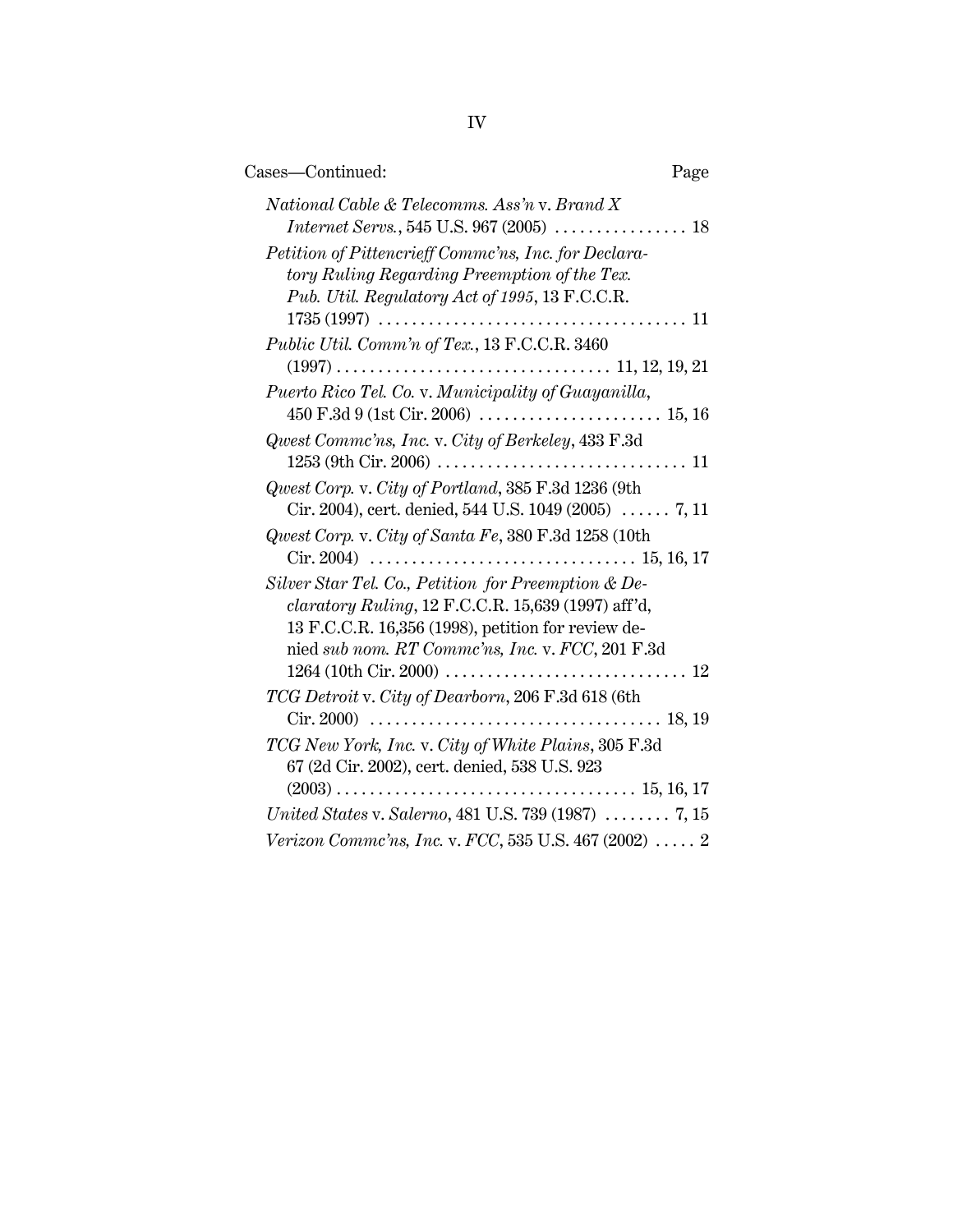| Statutes:<br>Page                                                                                                                      |  |
|----------------------------------------------------------------------------------------------------------------------------------------|--|
| Telecommunications Act of 1996, Pub. L. No.                                                                                            |  |
| $47 \text{ U.S.C. } 253 \ldots \ldots \ldots \ldots \ldots \ldots \ldots \ldots \ldots \text{passim}$                                  |  |
|                                                                                                                                        |  |
|                                                                                                                                        |  |
|                                                                                                                                        |  |
| $47 \text{ U.S.C. } 332 \text{ (c)} \text{ (7)} \ldots \ldots \ldots \ldots \ldots \ldots \ldots \ldots \ldots \ldots \ldots 5, 6, 21$ |  |
|                                                                                                                                        |  |
|                                                                                                                                        |  |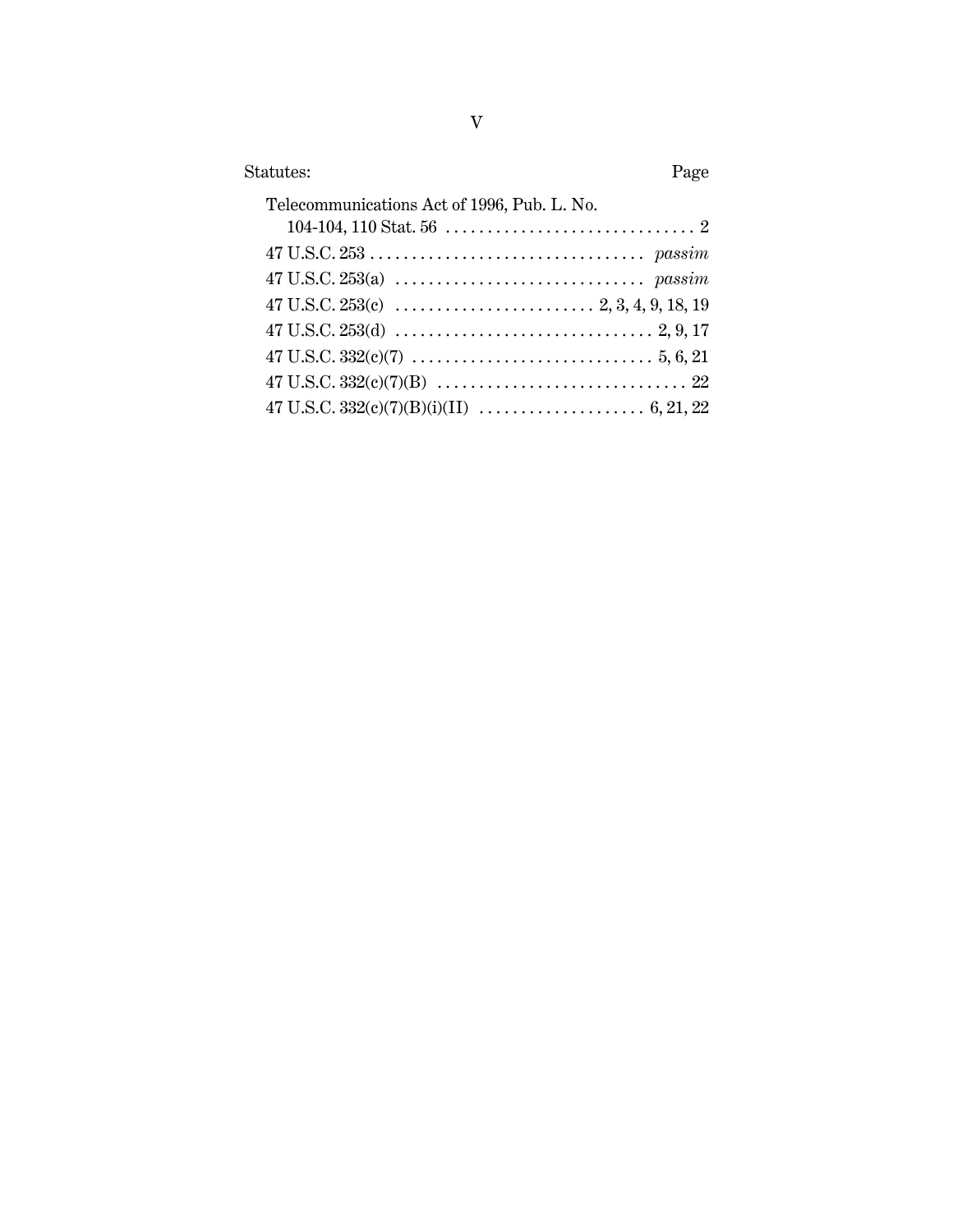# In the Supreme Court of the United States

No. 08-626

LEVEL 3 COMMUNICATIONS, LLC, PETITIONER

*v.*

CITY OF ST. LOUIS, MISSOURI

### No. 08-759

SPRINT TELEPHONY PCS, L.P., PETITIONER

*v.*

SAN DIEGO COUNTY, CALIFORNIA, ET AL.

*ON PETITIONS FOR WRITS OF CERTIORARI TO THE UNITED STATES COURTS OF APPEALS FOR THE EIGHTH AND NINTH CIRCUITS*

#### **BRIEF FOR THE UNITED STATES AS AMICUS CURIAE**

This brief is filed in response to the Court's order inviting the Solicitor General to express the views of the United States in these cases. In the view of the United States, both of the petitions for writs of certiorari should be denied.

#### **STATEMENT**

1. Before 1996, "States typically granted an exclusive franchise in each local service area to a local exchange carrier" to provide local telephone service.

## (1)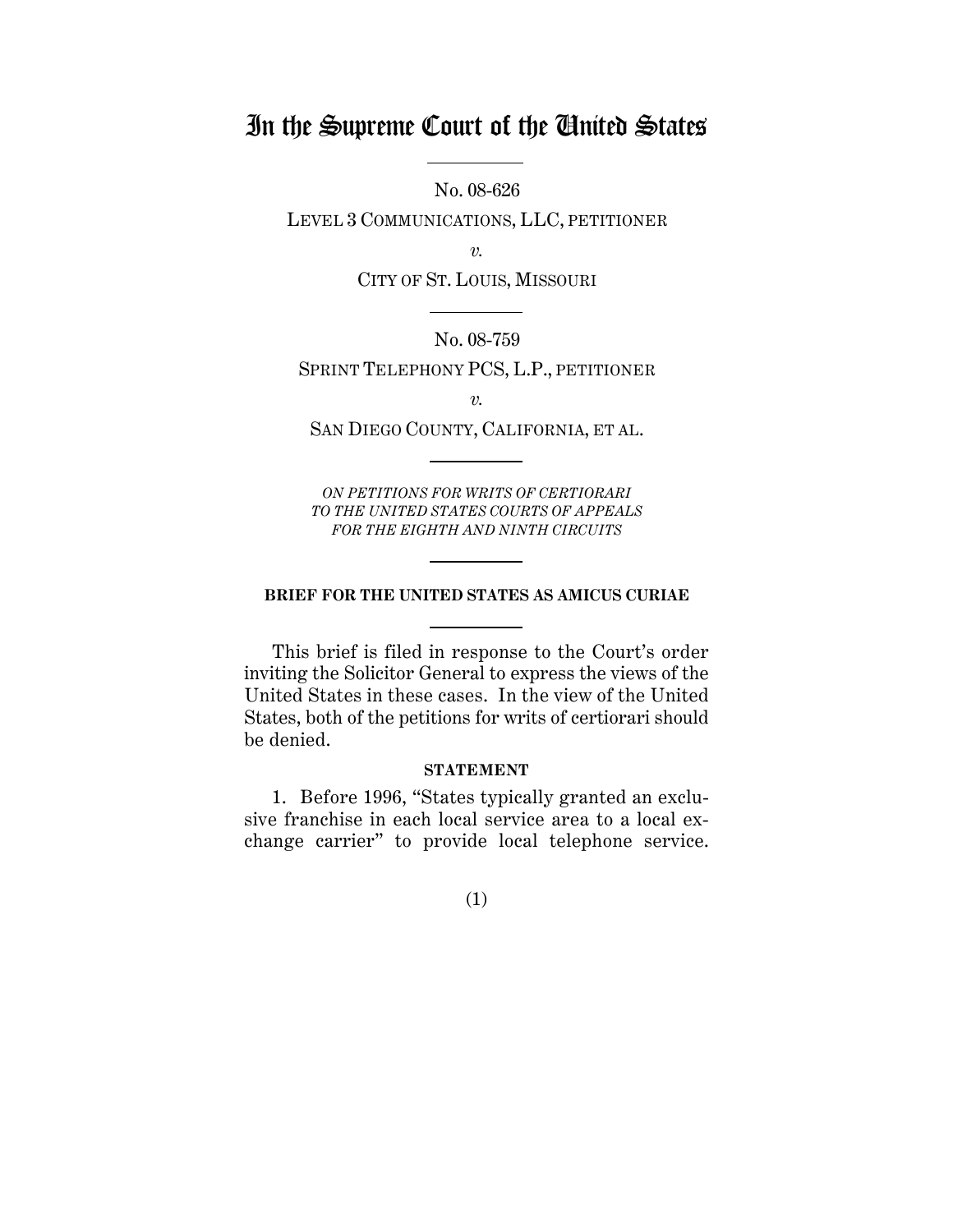*AT&T* v. *Iowa Utils. Bd.*, 525 U.S. 366, 371 (1999). In the Telecommunications Act of 1996, Pub. L. No. 104-104, 110 Stat. 56, Congress eliminated those monopoly franchises by enacting 47 U.S.C. 253, which "prohibits state and local regulation that impedes the provision of 'telecommunications service.'" *Verizon Commc'ns Inc.* v. *FCC*, 535 U.S. 467, 491 (2002) (citation omitted). Section 253(a) provides that "[n]o State or local statute or regulation, or other State or local legal requirement, may prohibit or have the effect of prohibiting the ability of any entity to provide any interstate or intrastate telecommunications service." 47 U.S.C. 253(a). Section 253(c) creates a safe harbor from that basic prohibition by providing that Section 253 does not "affect[] the authority of a State or local government to manage the public rights-of-way or to require fair and reasonable compensation from telecommunications providers, on a competitively neutral and nondiscriminatory basis, for use of public rights-of-way." 47 U.S.C. 253(c).

Under 47 U.S.C. 253(d), the Federal Communications Commission (FCC or Commission) is authorized to "preempt the enforcement of" any state or local "statute, regulation, or legal requirement" that it determines violates Section 253(a). The Commission has concluded that a law "prohibits" an entity from providing telecommunications service if it imposes "an express legal prohibition of service covering all of the relevant geographic market." *California Payphone Ass'n Petition for Preemption of Ordinance No. 576 NS of the City of Huntington Park, Cal. Pursuant to Sec. 253(d) of the Commc'ns Act of 1934*, 12 F.C.C.R. 14,191, 14,205 ¶ 30 (1997) (*California Payphone Order*). The Commission has concluded that a law "has the 'effect of prohibiting' the ability of any entity to provide" telecommunications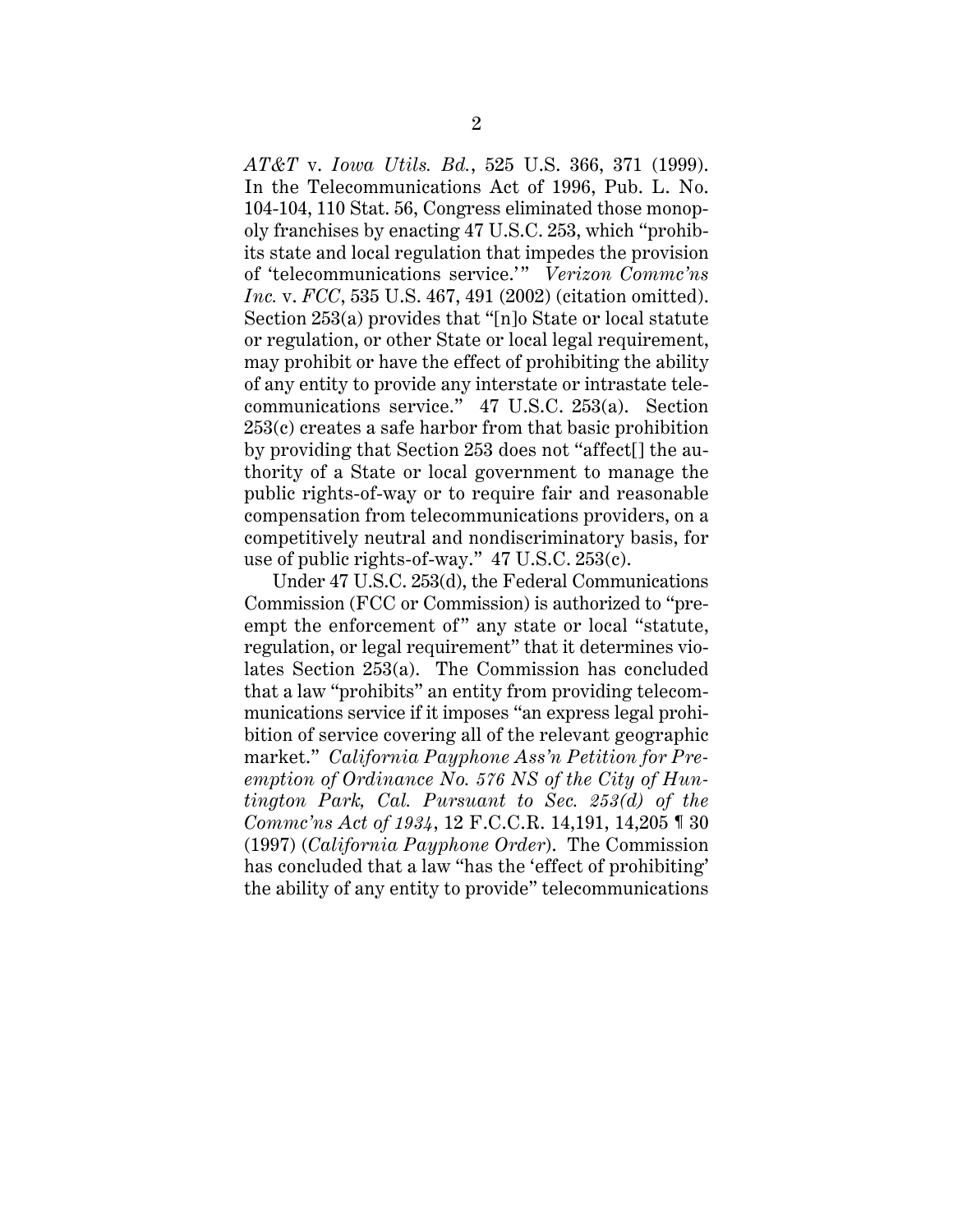service if it "materially inhibits or limits the ability of any competitor or potential competitor to compete in a fair and balanced legal and regulatory environment." *Id.* at 14,206 ¶ 31.

2. *No. 08-626.* a. This case concerns a St. Louis ordinance that requires telecommunications providers using public rights-of-way to obtain licenses from the city and to comply with various municipal requirements. 08-626 Pet. App. 24a-25a. The city also imposes an annual license fee, which is calculated on the basis of the "number of linear feet of conduit installed" and the "number of active conduits within each linear-foot." *Id.* at 25a.

In April 1999, petitioner Level 3 Communications (Level 3) entered into a license agreement with St. Louis. 08-626 Pet. App. 24a. After disputes arose regarding the validity of the license fee and various nonfee requirements, each party brought suit against the other in the United States District Court for the Eastern District of Missouri. *Id.* at 25a. On cross-motions for summary judgment, the district court concluded that the ordinance "includes several provisions that in combination have the effect of prohibiting the ability to provide telecommunications services under 47 U.S.C. § 253(a)." *Id.* at 49a (quotation marks omitted). The court held that the city's license fee was not saved by the Section 253(c) safe harbor because the city had not shown that the fees "have any relation to the City's costs in managing, inspecting, and maintaining its rights-ofway," and so had failed to meet its burden of proving that the fees were "fair and reasonable." *Id.* at 54a. The court upheld the ordinance's non-fee provisions, however, as reasonable management requirements for rights-of-way under Section 253(c). *Id.* at 56a-70a.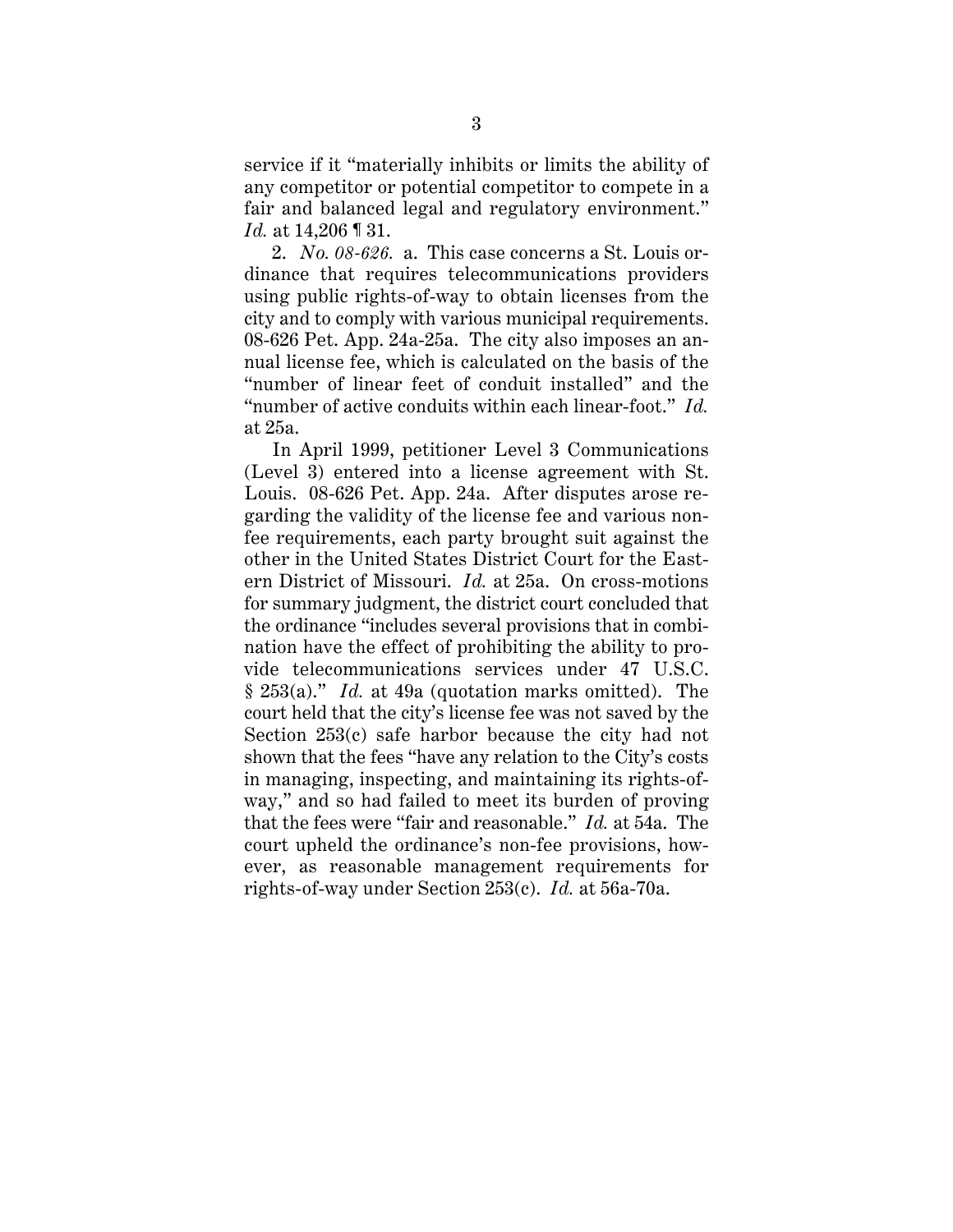b. The Eighth Circuit reversed. 08-626 Pet. App. 23a-35a. The court observed that Section 253(a) "states the general rule" of preemption, while Section  $253(c)$ "provides the exception—a safe harbor functioning as an affirmative defense—to that rule." *Id.* at 27a-28a. The court then stated that "a plaintiff suing a municipality under section 253(a) must show actual or effective prohibition, rather than the mere possibility of prohibition." *Id.* at 29a. Relying on the FCC's *California Payphone Order*, the court explained that, in order to prevail on a claim of preemption under Section 253(a), a plaintiff "need not show a complete or insurmountable prohibition, but it must show an existing material interference with the ability to compete in a fair and balanced market." *Id.* at 31a (citation omitted).

Applying its interpretation of Section 253, the court of appeals found "insufficient evidence from Level 3 of any actual or effective prohibition, let alone one that materially inhibits its operations." 08-626 Pet. App. 32a. In reaching that conclusion, the court emphasized Level 3's acknowledgment that it could not "state with specificity what additional services it might have provided had it been able to freely use the money that it was forced to pay to the City for access to the public rightsof-way." *Ibid.* (quotation marks omitted). The court further concluded that, because Level 3 had failed to carry its burden of showing that the city's license fee fell within Section 253(a), it was "premature" to consider whether the fee was "fair and reasonable" under Section 253(c). *Id.* at 32a-33a. The court stated that Section 253(c) does not have independent preemptive effect, but instead is a safe harbor for legal requirements that would otherwise violate Section 253(a). *Id.* at 28a-29a.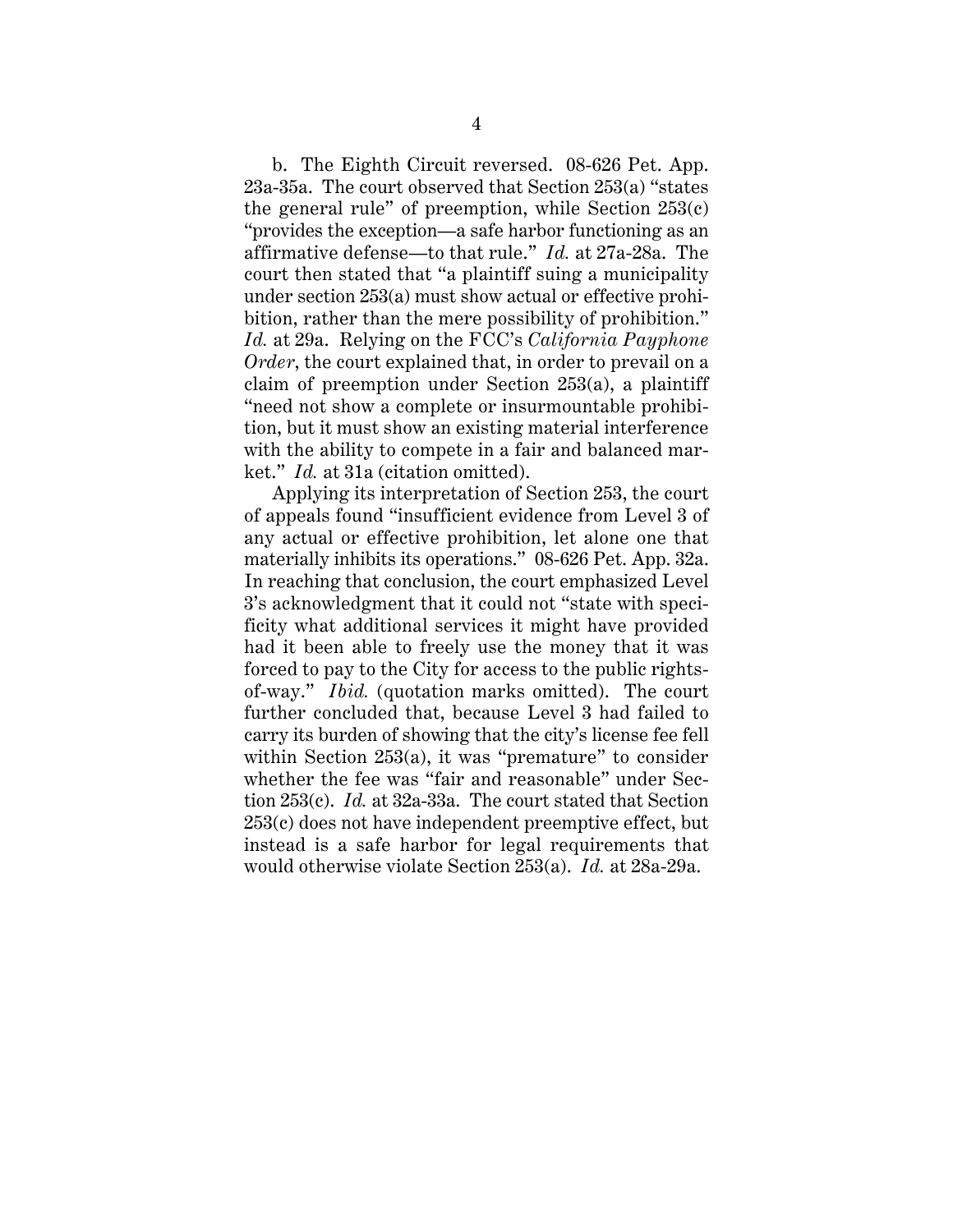c. On remand, the district court denied Level 3's request to reopen discovery, and it upheld the city's ordinance and its license agreement in their entirety. 08-626 Pet. App. 10a-22a. The Eighth Circuit affirmed. *Id.* at 1a-9a.

3. *No. 08-759.* a. This case involves a San Diego County ordinance that "imposes restrictions and permit requirements on the construction and location of wireless telecommunications facilities," such as cell towers. 08-759 Pet. App. 2a. The ordinance prescribes application requirements for parties seeking to construct wireless facilities (*id.* at 100a-102a); creates a four-tier application-processing system based "primarily on the visibility and location of the proposed facility" (*id.* at 3a; see *id.* at 102a-107a); designates certain zones and locations as "preferred" for the siting of wireless facilities (*id.* at 107a-110a); and establishes various design and maintenance standards for such facilities (*id.* at 110a-113a). The county "retains discretionary authority to deny a use permit application or to grant the application conditionally." *Id.* at 4a.

Petitioner Sprint Telephony PCS, L.P. (Sprint) sued San Diego County in the United States District Court for the Southern District of California, alleging that the ordinance was preempted under Section 253. 08-759 Pet. App. 4a-5a. The district court granted in part and denied in part Sprint's motion for partial summary judgment. *Id.* at 54a-55a. The court concluded (*id.* at 61a-64a) that Sprint could invoke Section 253 as a possible basis for preemption notwithstanding 47 U.S.C.  $332(c)(7)$ , which addresses the application of state and local zoning laws and "imposes specific limitations on the traditional authority of state and local governments to regulate the location, construction, and modification of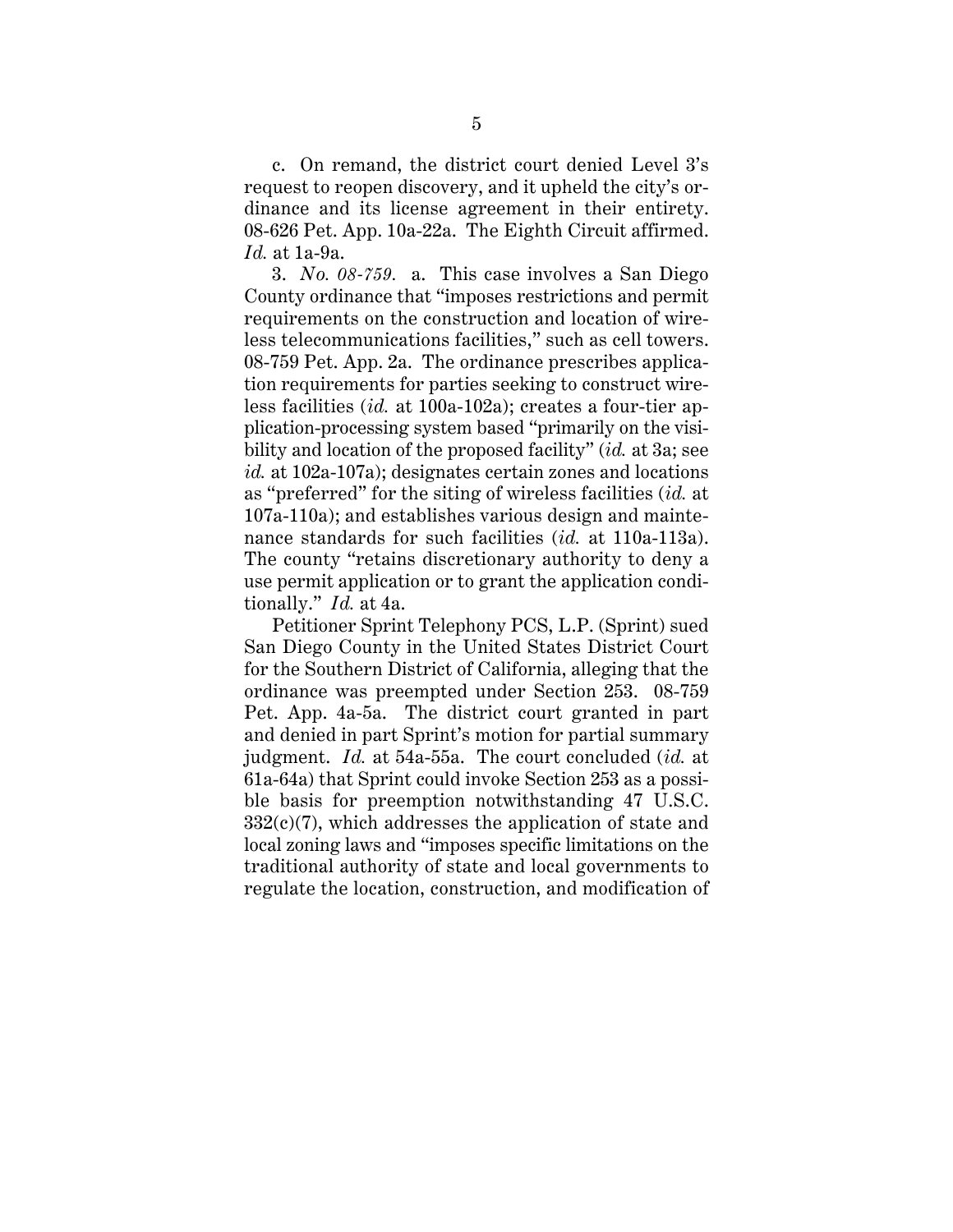[wireless] facilities." *City of Rancho Palos Verdes* v. *Abrams*, 544 U.S. 113, 115 (2005).

Turning to the merits of the Section 253 claim, the district court concluded that San Diego's wireless-siting ordinance, viewed together with the county's non-telecommunications-specific "use permit" regulations, had "the collective effect of prohibiting the provision of telecommunications service." 08-759 Pet. App. 70a. The district court stated that, under the county's regulatory framework, applicants must comply with "burdensome submission requirements," must "state their willingness" to allow other carriers to co-locate their facilities with those of the applicant, and are subject to unrestricted public hearings and the county's "unfettered discretion" as to whether a permit will be granted or modified and the conditions that will be imposed. *Id.* at 70a-71a.

b. A panel of the Ninth Circuit affirmed, 08-759 Pet. App. 18a-53a, but the Ninth Circuit then granted rehearing en banc and unanimously reversed the district court's judgment, *id.* at 1a-17a. The en banc court first considered the relationship between Sections 253 and 332(c)(7). *Id.* at 6a-13a. The court observed that Section  $332(c)(7)(B)(i)(II)$  preempts local regulations that "prohibit or have the effect of prohibiting the provision of personal wireless services." 47 U.S.C.  $332(c)(7)(B)(i)(II)$ . The court explained that, under circuit precedent, "a locality runs afoul of that provision if (1) it imposes a 'city-wide general ban on wireless services' or (2) it actually imposes restrictions that amount to an effective prohibition." 08-759 Pet. App. 8a (quoting *MetroPCS, Inc.* v. *City & County of San Francisco*, 400 F.3d 715, 730 (9th Cir. 2005)). In contrast, the court noted that, beginning with *City of Auburn* v. *Qwest*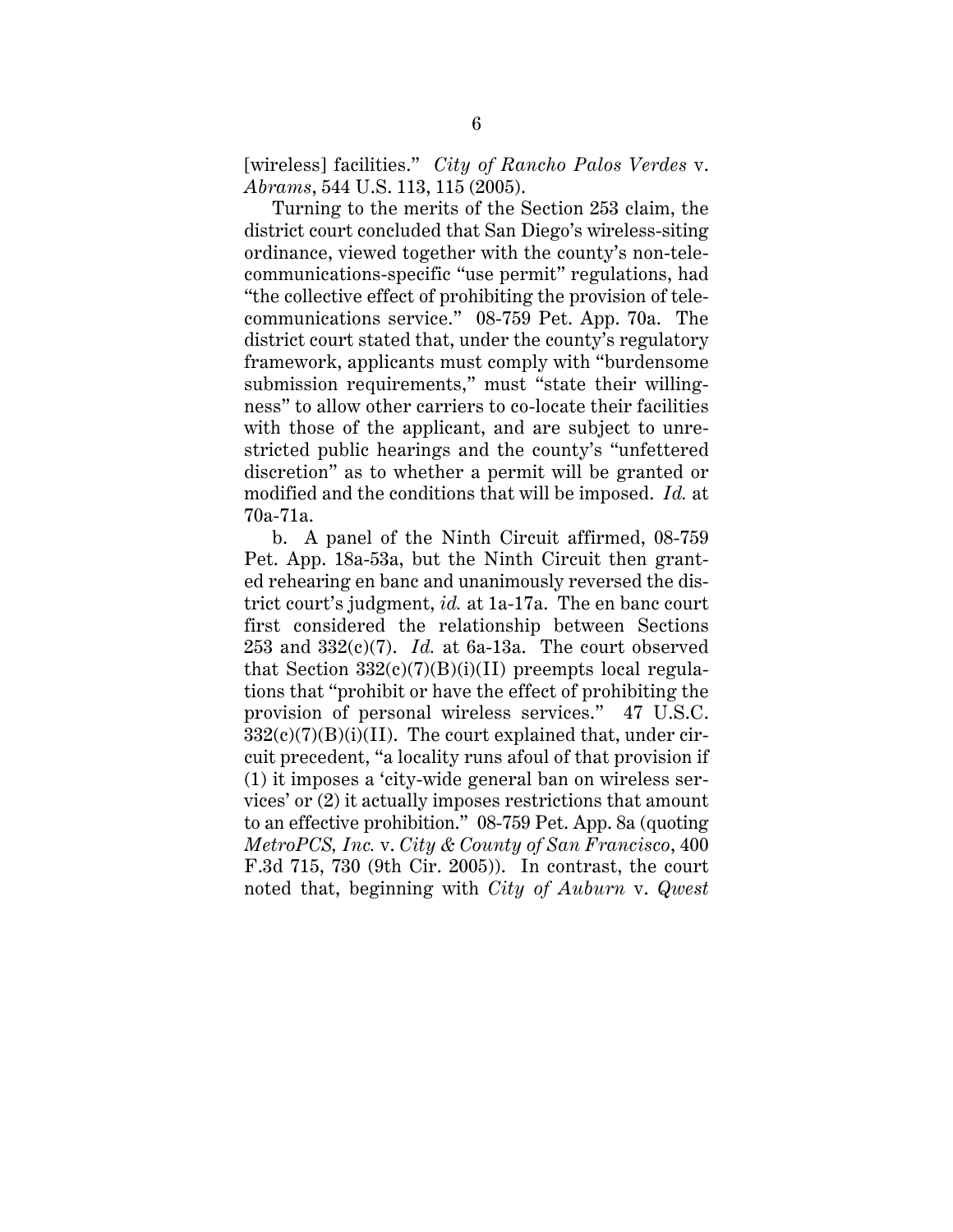*Corp.*, 260 F.3d 1160 (2001) (*Auburn*), cert. denied, 534 U.S. 1079 (2002), the Ninth Circuit had interpreted Section 253(a)'s "nearly identical text" to reach local regulations that "'may . . . have the effect of prohibiting'" the provision of telecommunications services. 08-759 Pet. App. 8a (quoting *Auburn*, 260 F.3d at 1175); see *Qwest Corp.* v. *City of Portland*, 385 F.3d 1236, 1241 (9th Cir. 2004), cert. denied, 544 U.S. 1049 (2005). Under the *Auburn* standard, a local regulation would be preempted if it "'allow[ed] a city to bar' provision of services" because, for instance, it "imposed procedural requirements, charged fees, authorized civil and criminal penalties, and \* \* \* reserved discretion to the city to grant, deny, or revoke" permits. 08-759 Pet. App. 8a-9a (quoting *Auburn*, 260 F.3d at 1176).

The Ninth Circuit concluded that the *Auburn* standard was not consistent with the language of Section 253. 08-759 Pet. App. 10a-11a. Accordingly, the court "overrule[d] *Auburn* and join[ed] the Eighth Circuit in holding that 'a plaintiff suing a municipality under section 253(a) must show actual or effective prohibition, rather than the mere possibility of prohibition.'" *Id.* at 11a (quoting 08-626 Pet. App. 29a). Having thus "harmonize[d]" its "interpretations of the identical relevant text in §§ 253(a) and  $332(c)(7)(B)(i)(II)$ ," the court concluded that it "need not decide whether Sprint's suit falls under § 253 or § 332." *Id.* at 13a.

Turning to the merits of the preemption claim, the court of appeals held that, because Sprint had raised a facial challenge to San Diego's ordinance, Sprint was required to establish that "no set of circumstances exists under which the [ordinance] would be valid." 08-759 Pet. App. 13a-14a (quoting *United States* v. *Salerno*, 481 U.S. 739, 745 (1987)). The court concluded that Sprint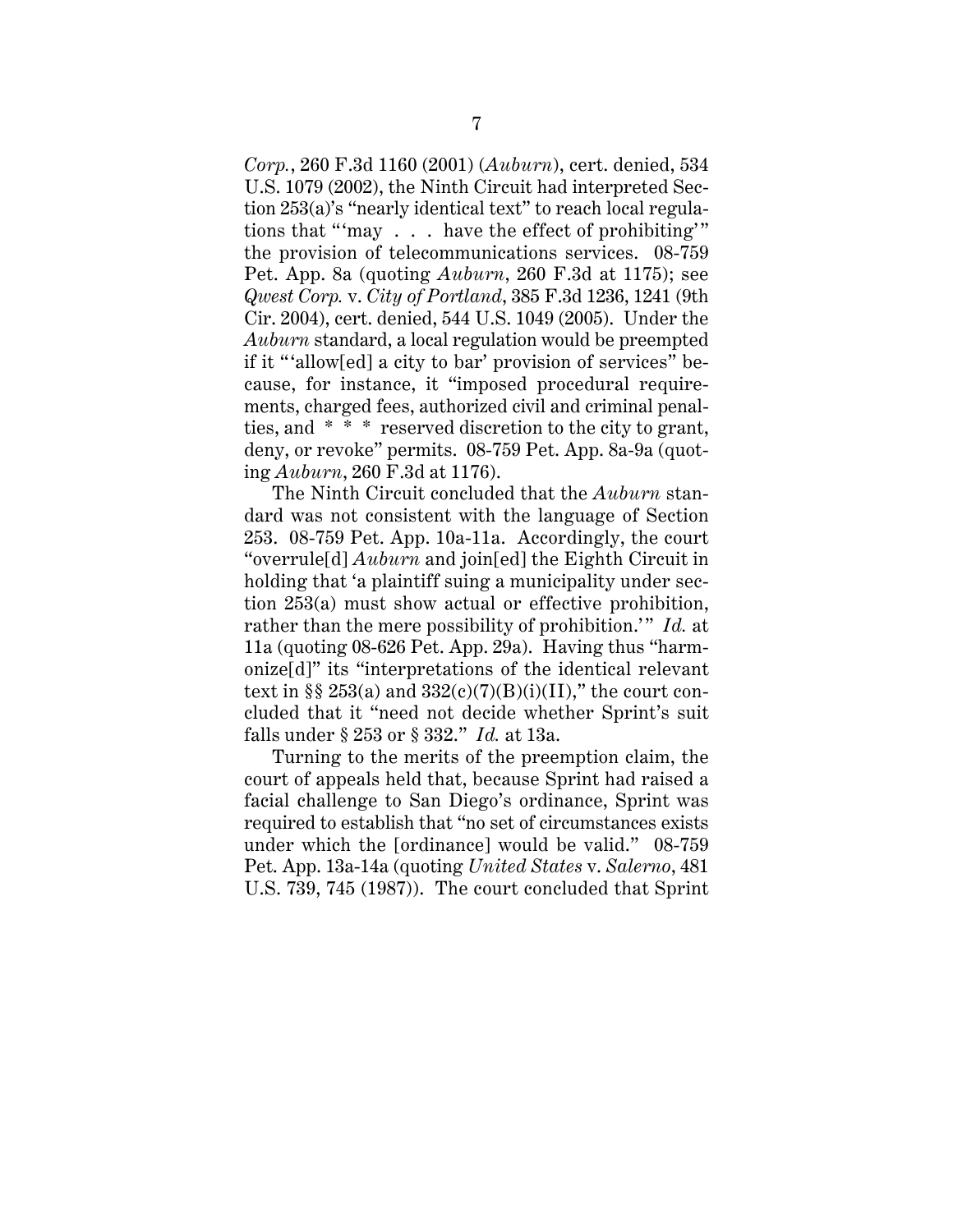had failed to make that showing. *Id.* at 14a-17a. The court acknowledged that the ordinance granted local officials "some discretion" with respect to wireless-siting applications, and that it imposed various application and public hearing requirements on providers. *Id.* at 15a. The court determined, however, that those provisions would not necessarily be implemented in a manner that would cause wireless services to be effectively prohibited. *Id.* at 14a-15a. The court explained that "[i]t is certainly true that a zoning board *could* exercise its discretion to effectively prohibit the provision of wireless services, but it is equally true (and more likely) that a zoning board would exercise its discretion only to balance the competing goals of \* \* \* the provision of wireless services and other valid public goals such as safety and aesthetics." *Id.* at 15a. The court also concluded that Sprint "ha[d] not identified a single [substantive] requirement" of the ordinance "that effectively prohibits it from providing wireless services." *Id.* at 15a-16a.

#### **DISCUSSION**

Although some aspects of the Eighth and Ninth Circuits' opinions might be read to suggest an unduly narrow understanding of Section 253(a)'s preemptive scope, neither decision warrants this Court's review. Both courts of appeals correctly held that a plaintiff seeking preemption under Section 253 cannot meet its burden simply by alleging that, under circumstances that might exist at some indeterminate future time, a legal requirement "may" affect its ability to provide a telecommunications service. Instead, a plaintiff must present evidence of the practical effects of the requirement at issue. In these cases, the courts of appeals concluded that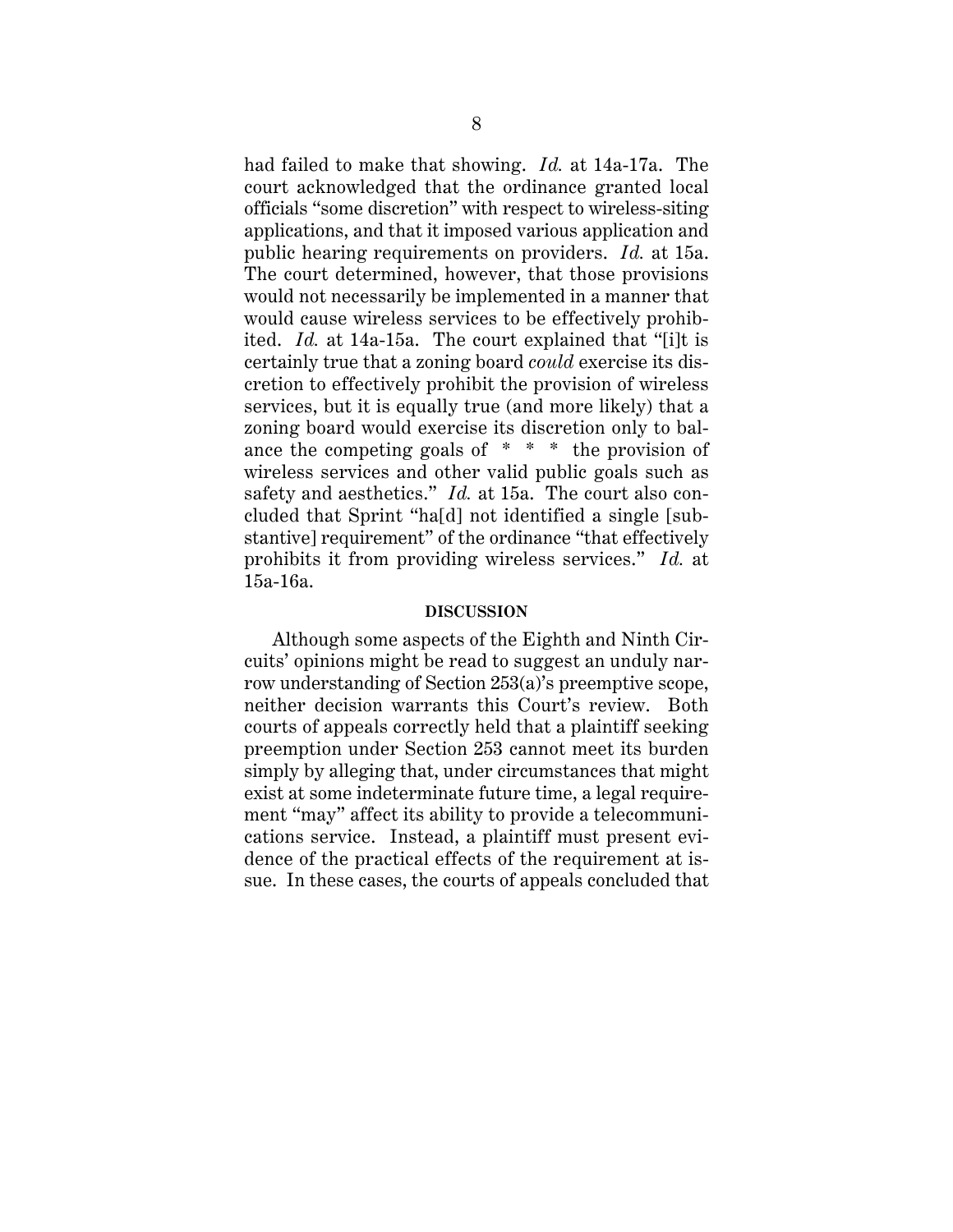petitioners had failed to carry that burden. Those casespecific determinations do not warrant further review.

Nor is there a clear conflict among the circuits on the standard for preemption under Section 253(a). The courts of appeals uniformly recognize that the FCC's *California Payphone Order*, 12 F.C.C.R. 14,191 (1997), prescribes the applicable standard for determining whether a legal requirement has the effect of prohibiting the ability to provide a telecommunications service. Although some circuits have interpreted the Commission's standard through the lens of *Auburn*'s more-preemptive "may" standard—contrary to the approach of the Eighth and Ninth Circuits' decisions here—the conflict is not sufficiently settled or stark to warrant this Court's resolution at this time. Moreover, the Commission can use its authority under Section 253(d) to help correct and unify the interpretation and application of Section 253, obviating the need for this Court's intervention. Review is likewise not warranted to address the shallow disagreement between the Eighth and Sixth Circuits about whether Section 253(c) operates as an independent basis for preemption.

Finally, neither of the petitions presents a good vehicle for this Court's consideration of the questions presented. Both courts of appeals relied on petitioners' failure to develop substantial evidentiary records concerning the practical impact of the regulations at issue on the provision of telecommunications service. The Court could more fully consider the questions presented in a case with a better-developed factual record. In addition, in No. 08-759, there is an unresolved threshold question whether Section 253 applies to municipal ordinances that regulate the siting of wireless facilities. That issue does not independently warrant review, and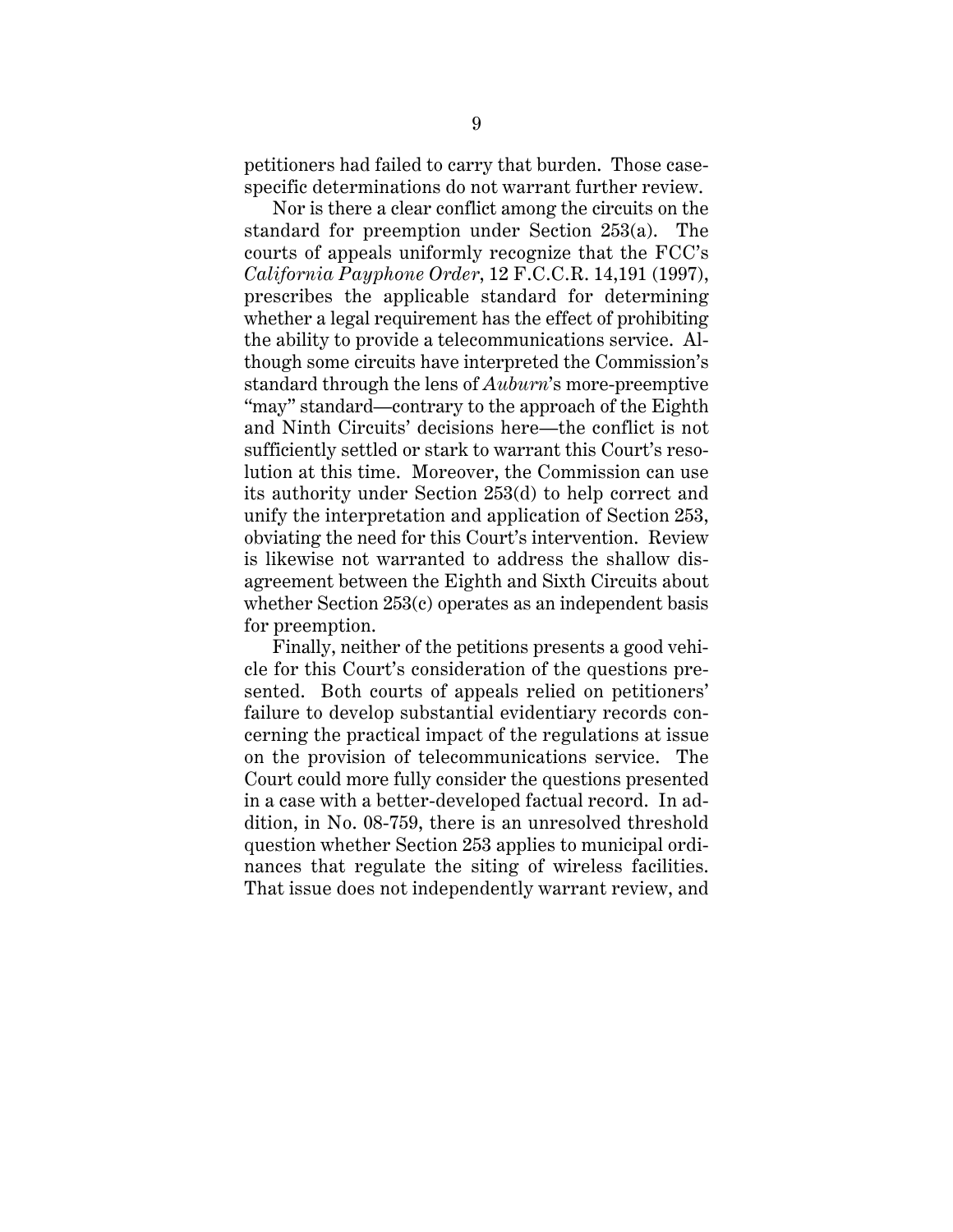it would be a potential barrier to this Court's resolution of the question presented in the case.

**A. The Eighth And Ninth Circuits Correctly Held That Preemption Under Section 253(a) Must Be Based On The Actual Effect Of A Law, Rather Than The Mere Possibility Of A Future Effect**

1. The Eighth and Ninth Circuits held "that a plaintiff suing a municipality under section 253(a) must show" that the municipal ordinance that it seeks to have preempted results in the "actual or effective prohibition" of a carrier's ability to provide telecommunications services, "rather than the mere possibility of prohibition." 08-626 Pet. App. 31a; see 08-759 Pet. App. 11a. That conclusion is consistent with the language of Section 253(a) and with the Commission's decisions applying that provision.

Section 253(a) provides that "[n]o State or local statute or regulation, or other State or local legal requirement, may prohibit or have the effect of prohibiting the ability of any entity to provide any interstate or intrastate telecommunications service." 47 U.S.C. 253(a). As the Eighth Circuit observed, the "subject of the sentence \* \* \* is followed by two discrete phrases, one barring any regulation which prohibits telecommunications services, and another barring regulations achieving effective prohibition." 08-626 Pet. App. 30a; accord *California Payphone Order*, 12 F.C.C.R. at 14,205- 14,206 ¶¶ 30-31.

Focusing on the word "may" in Section 253(a), some courts of appeals have suggested that "'regulations that *may* have the effect of prohibiting the provision of telecommunications services are preempted,'" without regard to their "actual impact" on service providers.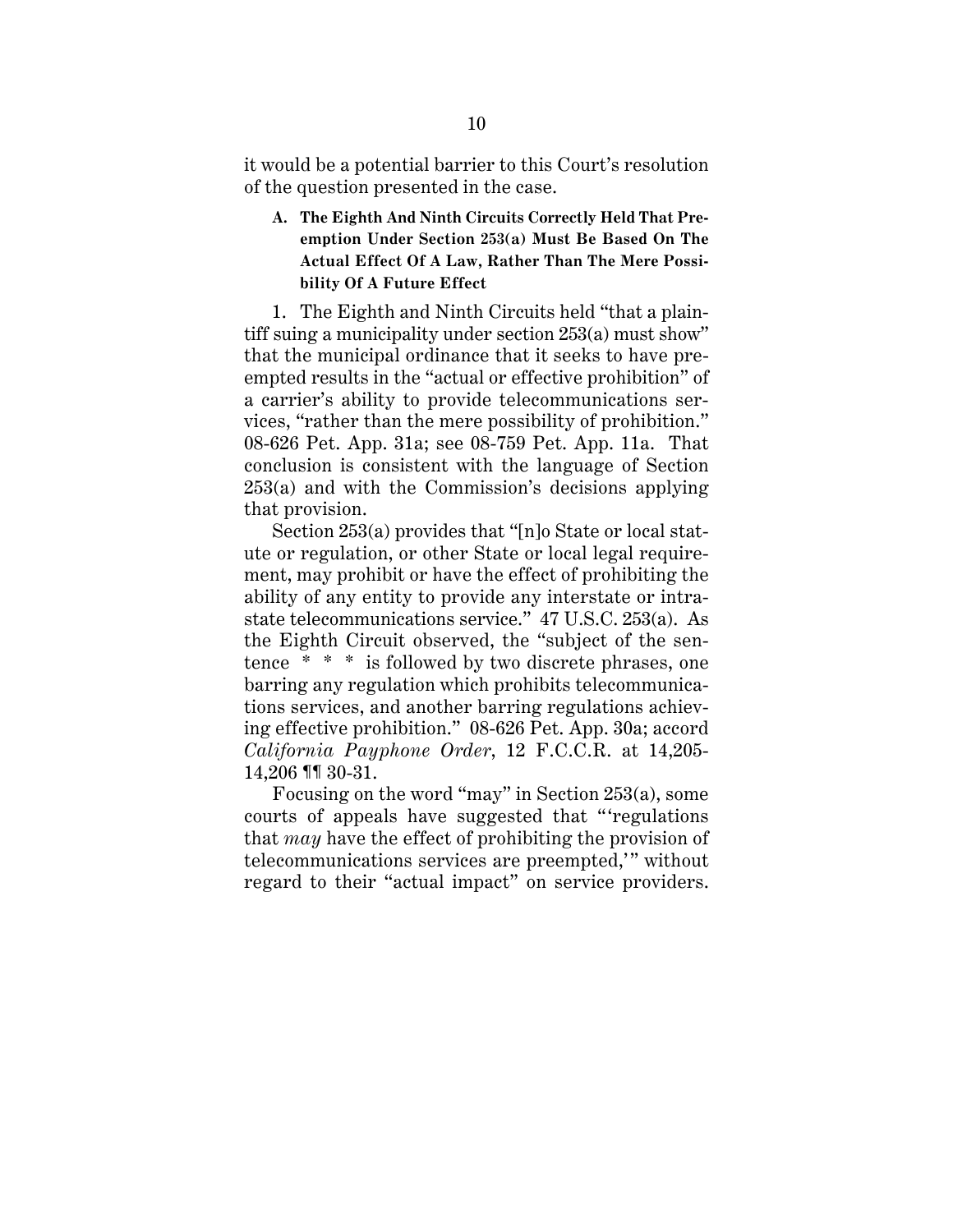*Qwest Commc'ns, Inc.* v. *City of Berkeley*, 433 F.3d 1253, 1256-1257 (9th Cir. 2006) (quoting *Qwest Corp.* v. *City of Portland*, 385 F.3d 1236, 1241 (9th Cir. 2004), cert. denied, 544 U.S. 1049 (2005)). That suggestion is incorrect, and petitioners make little effort to defend it. As the Ninth Circuit explained below, "Congress' use of the word 'may' works in tandem with the negative modifier '[n]o' to convey the meaning that 'state and local regulations shall not prohibit or have the effect of prohibiting telecommunications service.'" 08-759 Pet. App. 10a-11a. Thus, the word "may" is properly read in this context not to refer to the possible or conceivable effects of a regulation, but rather to deny permission to States and localities to enforce the types of legal requirements that Section 253(a) forbids. Nothing in the text of Section 253(a) "results in a preemption of regulations which might, or may at some point in the future, actually or effectively prohibit services." 08-626 Pet. App. 30a.

The Eighth and Ninth Circuits' interpretation of Section 253(a) appears to be consistent with that of the FCC. In determining whether a state or local requirement has "the effect of prohibiting the ability" of an entity to provide telecommunications services, the Commission has looked to the "practical effect" of the requirement on the entity. *Public Util. Comm'n of Tex.*, 13 F.C.C.R. 3460, 3470 ¶ 22 (1997) (*Texas PUC Order*).<sup>1</sup>

<sup>1</sup> See *California Payphone Order*, 12 F.C.C.R. at 14,209 ¶ 38 (to violate Section 253(a), the city's contracting conduct "would have to actually prohibit or effectively prohibit the ability of a payphone service provider" to offer payphone service); *Petition of Pittencrieff Commc'ns, Inc. for Declaratory Ruling Regarding Preemption of the Tex. Pub. Util. Regulatory Act of 1995*, 13 F.C.C.R. 1735, 1752 ¶ 32 (1997) (declining to preempt where "there is no evidence on this record that these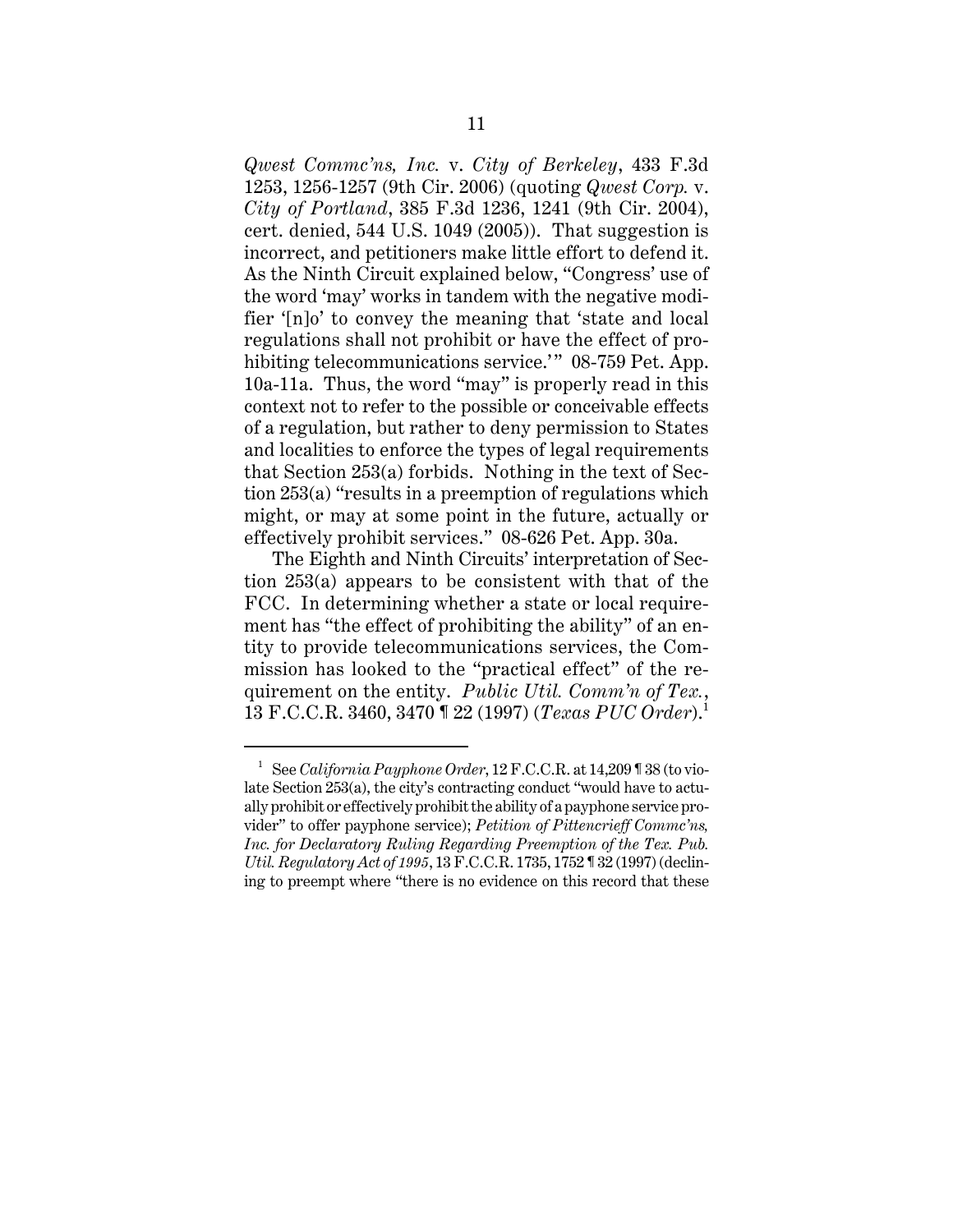The mere possibility that a state or local requirement might prevent a telecommunications carrier from providing service is not sufficient to violate Section 253(a).

2. Petitioners argue (08-626 Pet. 12-13; 08-759 Pet. 16) that the Eighth and Ninth Circuits interpreted Section 253(a) to require a provider to prove that it has been completely excluded from providing service in order to establish a successful preemption claim. Such an interpretation would create a serious conflict with the Commission's understanding of Section 253(a), and it would undermine the federal competition policies that the provision seeks to advance. As the Commission has explained, "Congress intended primarily for competitive markets to determine which entrants shall provide the telecommunications services demanded by consumers,"<sup>2</sup> and it enacted Section 253 "to ensure that its national competition policy for the telecommunications industry \* \* \* could not be frustrated by the isolated actions of individual municipal authorities or states." *Texas PUC Order*, 13 F.C.C.R. at 3463 ¶ 4. Because the "goal of opening local markets to competition" can be frustrated "not only [by] express restrictions on entry, but also [by] restrictions that indirectly produce that result," *id.* at 3480 ¶ 41, the Commission has interpreted Section 253(a) to reach any legal barrier that "materially inhibits or limits the ability of any competitor or potential competitor to compete in a fair and balanced legal and regulatory environment," *California Payphone Or-*

<sup>[</sup>state universal-service contribution] requirements actually have [the] effect" of prohibiting an entity from providing service).

<sup>2</sup> *Silver Star Tel. Co. Petition for Preemption & Declaratory Ruling*, 12 F.C.C.R. 15,639, 15,656-15,657 ¶ 38 (1997), aff'd, 13 F.C.C.R. 16,356 (1998), petition for review denied *sub nom. RT Commc'ns* v. *FCC*, 201 F.3d 1264 (10th Cir. 2000).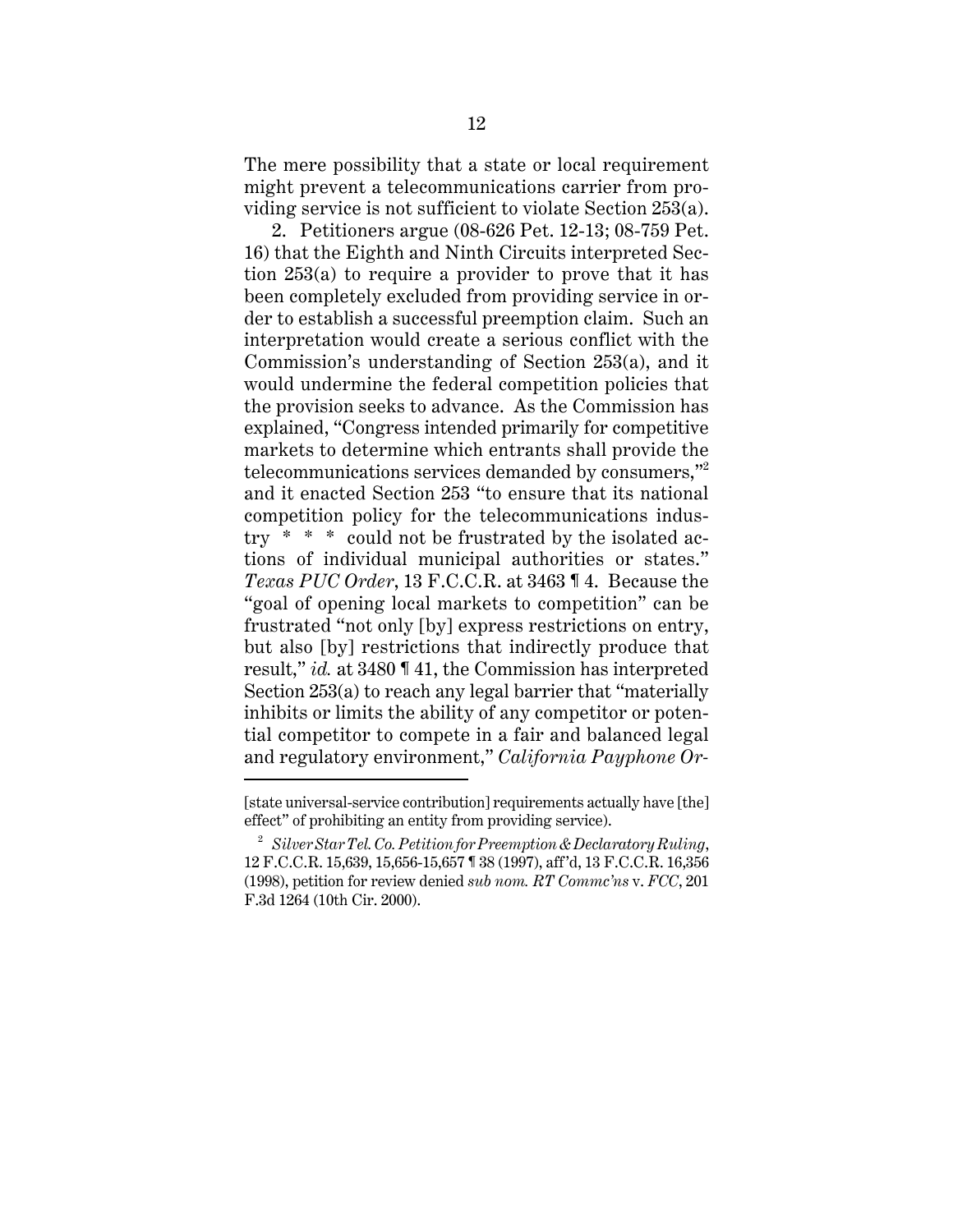*der*, 12 F.C.C.R. at 14,206 ¶ 31. Contrary to petitioners' arguments, however, the decisions below need not be read as confining the application of Section 253(a) to only those legal requirements that completely bar new entry.

a. The Eighth Circuit made clear in its opinion that a plaintiff need not show a "complete or insurmountable prohibition" to prevail under Section 253(a). 08-626 Pet. App. 31a. Rather, the court, citing the *California Payphone Order*, announced a preemption standard that is substantially similar to the Commission's—*i.e.*, whether the challenged requirement creates "an existing material interference with the ability to compete in a fair and balanced market." *Ibid.*; see *id.* at 32a (stating that the relevant inquiry is "whether the City's ordinance actually or effectively prohibited or materially inhibited Level 3's ability to provide telecommunications services").

Moreover, contrary to Level 3's contention (08-626 Pet. 14, 17-18), nothing in the Eighth Circuit's decision states that existing carriers, such as Level 3, must exit the market before they can bring a Section 253 claim. Instead, the court reviewed the record and found "insufficient evidence from Level 3 of any actual or effective prohibition, let alone one that materially inhibits its operations." 08-626 Pet. App. 32a. The court appears to have accorded inordinate significance to Level 3's inability to "state with specificity what additional services it might have provided" if it were not required to pay St. Louis's license fee. *Ibid.* (quotation marks and citation omitted). That specific failure of proof—which the court of appeals seems to have regarded as emblematic of broader evidentiary deficiencies in Level 3's case—is not central to a proper Section 253(a) inquiry. Nevertheless, because the Eighth Circuit properly stated a pre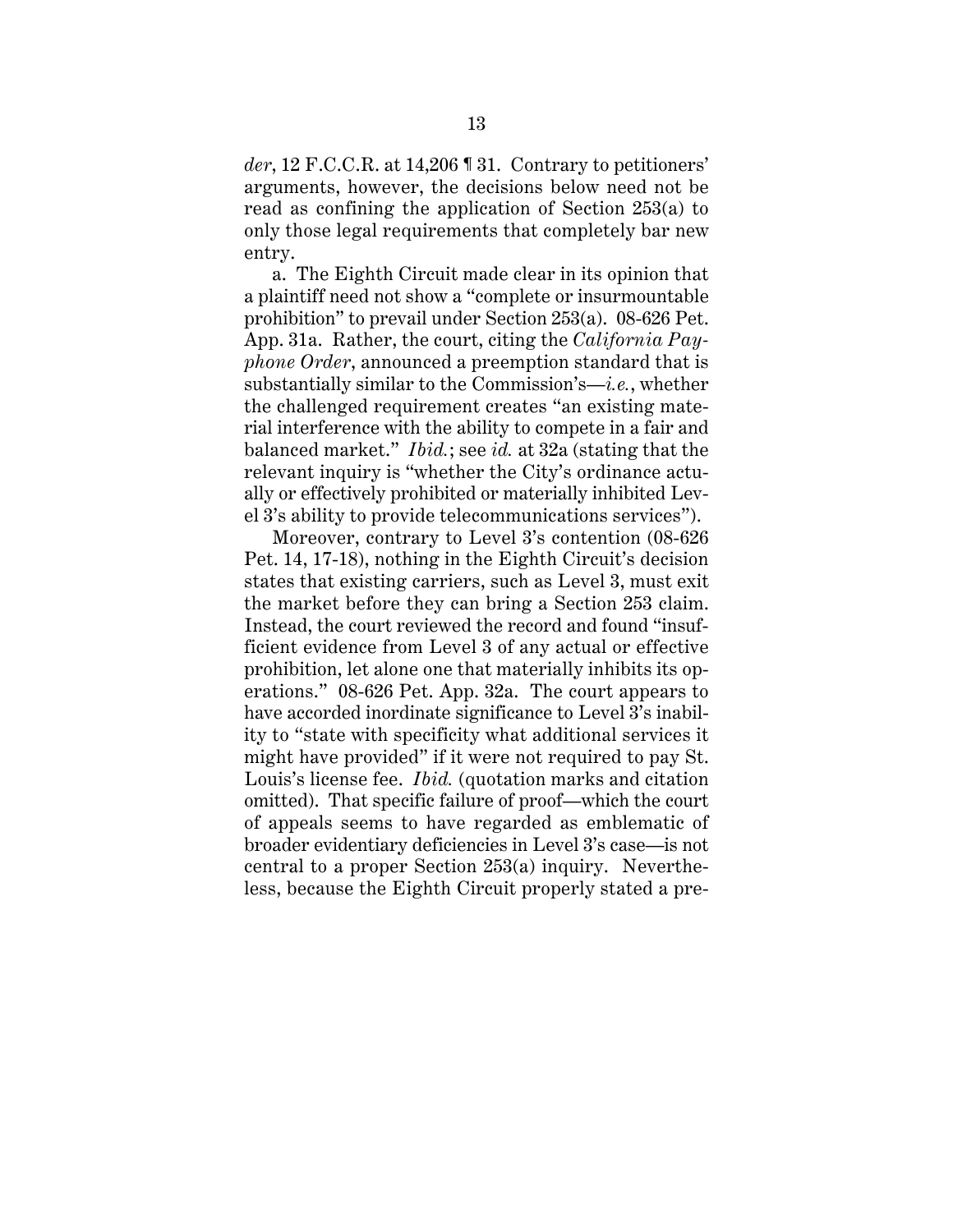emption standard that is consistent with the Commission's, that shortcoming in its explanation of its decision does not require this Court's correction.

b. Similarly, the decision of the Ninth Circuit can reasonably be understood to reflect a mode of analysis that is consistent with the FCC's interpretation of Section 253. To be sure, that court did not expressly adopt the Commission's "existing material interference" test. Portions of the Ninth Circuit's decision, moreover, could be read to suggest that a Section 253 plaintiff must show effective preclusion—rather than simply material interference—in order to prevail. See 08-759 Pet. App. 8a-9a (noting that, under the *Auburn* standard, which the court overruled, local regulations that "create[] a substantial barrier" to the provision of service would be preempted) (quotation marks and citation omitted). As discussed above, limiting the preemptive reach of Section 253(a) to legal requirements that completely preclude entry would frustrate the policy of open competition that Section 253 was intended to promote.

Notwithstanding those concerns, further review of the Ninth Circuit's decision is not warranted, because the en banc court did not reject the Commission's standard. To the contrary, the court cited the *California Payphone Order* as relevant authority, and it stated that "our interpretation is consistent with the FCC's." 08-759 Pet. App. 11a. In addition, the court determined that San Diego would violate Section 253(a) if it implemented its wireless siting ordinance in a manner that "stall[ed] applications" or "impose[d] an excessively long waiting period," *id.* at 15a. That observation demonstrates the court's recognition that Section 253 can preempt legal requirements that fall short of a complete ban on service. Indeed, because the Ninth Circuit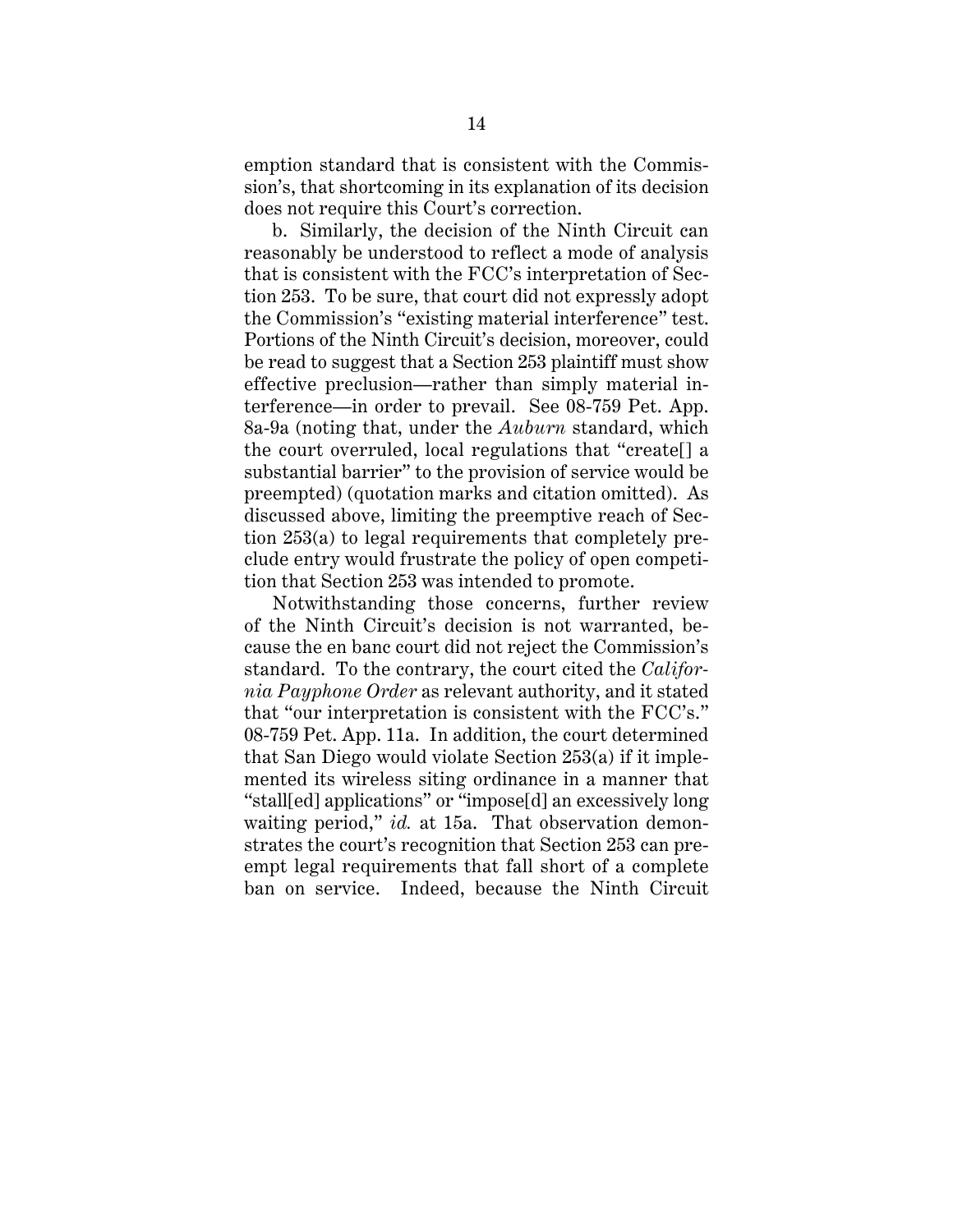viewed Sprint's challenge to San Diego's wireless siting ordinance as a facial challenge governed by *United States* v. *Salerno*, 481 U.S. 739 (1987)—under which a plaintiff must show that there is "no set of circumstances" under which the challenged statute would be valid (*id.* at 745)—the court did not foreclose a future challenge to San Diego's ordinance based on evidence that the county is implementing the ordinance in a manner that materially inhibits or limits carriers' ability to provide telecommunications services. 08-759 Pet. App. 15a. For those reasons, there is no sound basis for concluding that the Ninth Circuit's reading of Section 253(a) will frustrate federal competition policy goals.

#### **B. There Is No Conflict Among The Courts Of Appeals That Warrants This Court's Intervention At This Time**

1. The Eighth and Ninth Circuits correctly recognized that their view of the Section 253(a) preemption standard differs in some respects from that of the First, Second, and Tenth Circuits. 08-759 Pet. App. 9a; see 08-626 Pet. App. 30a. Although petitioners characterize the differences as "widespread" (08-626 Pet. 24) and "substantial" (08-759 Pet. 13), the courts of appeals in fact agree on the starting point for analysis. The First, Second, and Tenth Circuits, like the Eighth and Ninth Circuits, have correctly cited the Commission's *California Payphone Order* as relevant authority regarding the standard to be applied under Section 253(a). See *Puerto Rico Tel. Co.* v. *Municipality of Guayanilla*, 450 F.3d 9, 18 (1st Cir. 2006); *TCG New York, Inc.* v. *City of White Plains*, 305 F.3d 67, 76 (2d Cir. 2002), cert. denied, 538 U.S. 923 (2003); *Qwest Corp.* v. *City of Santa Fe*, 380 F.3d 1258, 1270 (10th Cir. 2004) (*Santa Fe*). Moreover, the First, Second, and Tenth Circuits, like the Eighth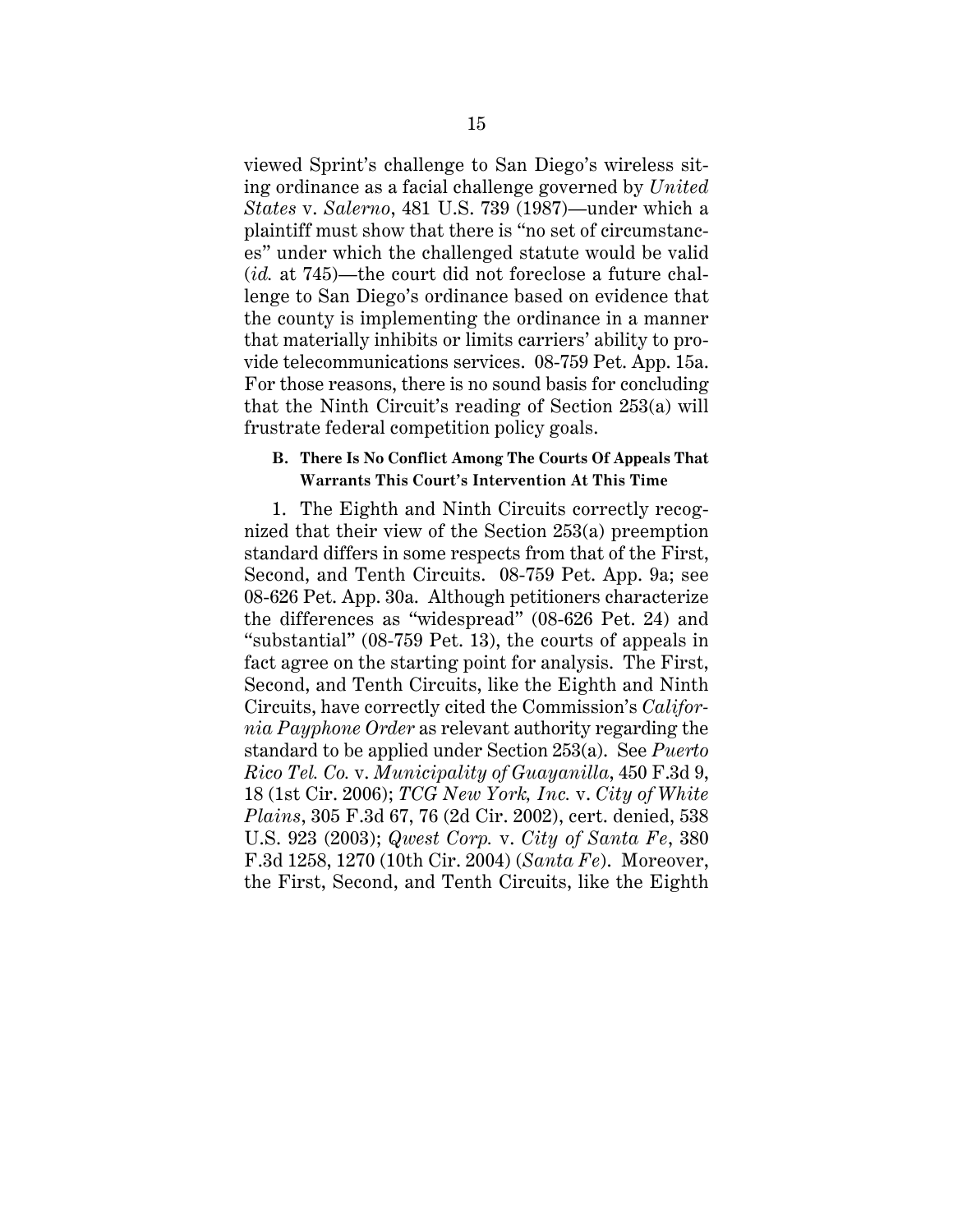Circuit, have expressly recognized that, under the *California Payphone Order*, a state or local requirement violates Section 253 if it materially inhibits the ability of competitors to provide service, even if it does not completely preclude the provision of service. *Puerto Rico Tel. Co.*, 450 F.3d at 18; *TCG New York*, 305 F.3d at 76; *Santa Fe*, 380 F.3d at 1271.

To be sure, the First, Second, and Tenth Circuits have applied the "materially inhibits" standard through the lens of *Auburn*, under which a legal requirement was subject to preemption if it *might* have had the effect of prohibiting the ability of an entity to provide telecommunications services. See *Puerto Rico Tel. Co.*, 450 F.3d at 18 ("Section 253(a) preempts laws that 'may prohibit or have the effect of prohibiting' the provision of telecommunications services.") (citation omitted); *Santa Fe*, 380 F.3d at 1270 & n.9 (applying *Auburn* standard); *TCG New York*, 305 F.3d at 76 (suggesting that a local government's reservation of the "right to prohibit" service amounts to a violation of Section 253(a)). That approach has led the Second and Tenth Circuits to suggest that Section 253(a) can preempt local ordinances that grant municipal officials discretion to forestall or deny applications for required permits or franchises, even in the absence of any evidence that the officials have actually exercised their discretion in a manner that has harmed competitive entry. *TCG New York*, 305 F.3d at 76-77; *Santa Fe*, 380 F.3d at 1270.<sup>3</sup>

<sup>&</sup>lt;sup>3</sup> The First Circuit has not considered whether the vesting of broad discretion in local decisionmakers constitutes a violation of Section 253(a). In *Puerto Rico Telephone Co.*, the First Circuit concluded that a locality's decision to substantially increase its fees would significantly harm the profitability of the carrier filing suit. 450 F.3d at 18-19. That record-specific determination does not conflict with any decision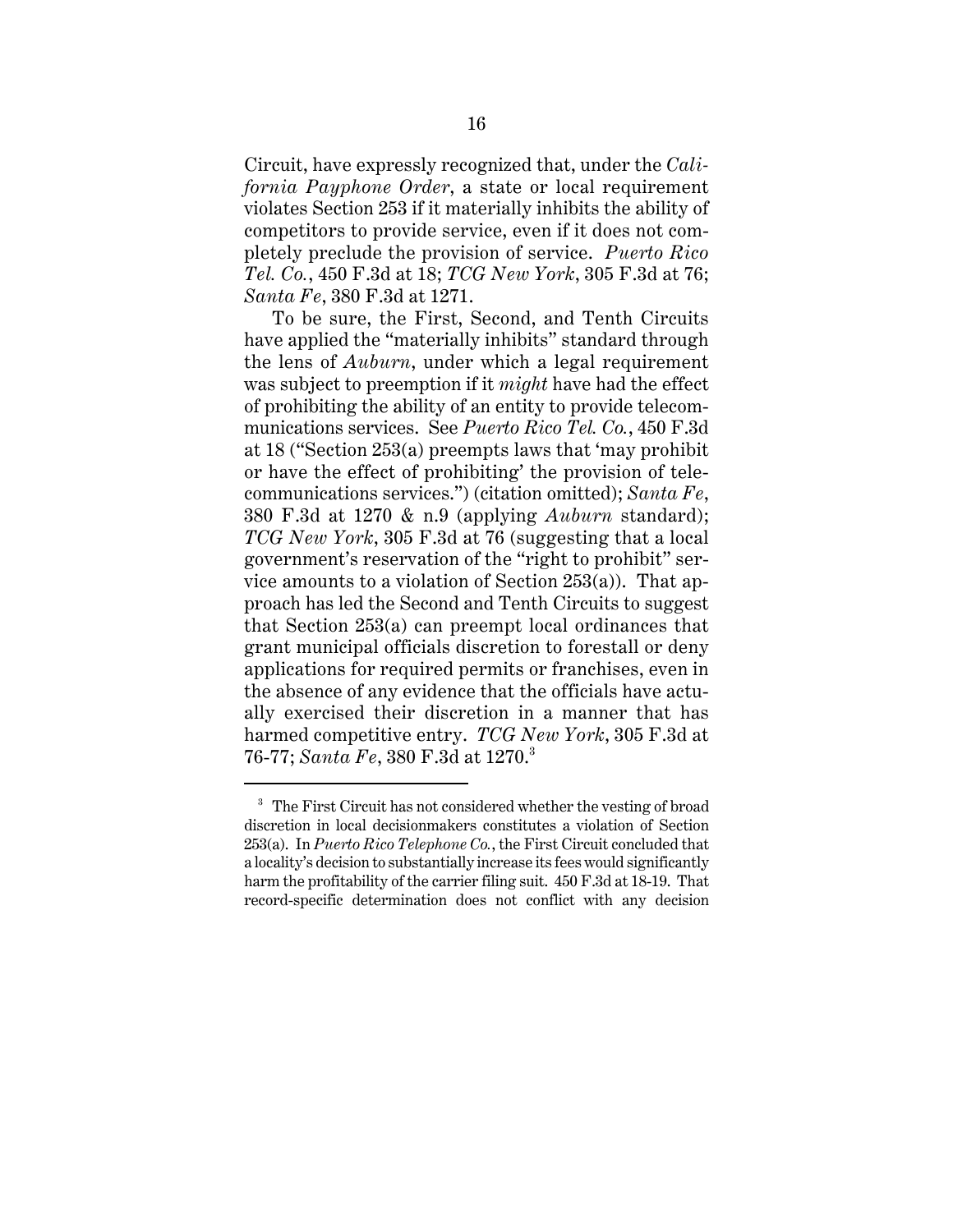Although those courts could be viewed as disagreeing with the Ninth Circuit's conclusion here that the existence of discretion is not by itself sufficient to support preemption, it is significant that, in both *TCG New York* and *Santa Fe*, the providers bringing suit had made initial attempts to invoke the localities' permitting process, rather than challenging the ordinances on their face, as Sprint did in the Ninth Circuit. *TCG New York*, 305 F.3d at 71; *Santa Fe*, 380 F.3d at 1262-1263. Neither the Second nor the Tenth Circuit has invalidated an ordinance without having before it some evidence of the ordinance's practical effect.

More importantly, since the Second and Tenth Circuits' decisions relying on *Auburn* were issued, the Eighth Circuit has declined to follow *Auburn*, and the en banc Ninth Circuit has overruled it. In light of those developments, it is unlikely that additional circuits will follow the repudiated *Auburn* decision, and those that already have done so may reconsider the issue. Indeed, even the petitioners here do not attempt to defend the interpretation of Section 253(a) articulated in *Auburn*. This Court therefore should allow courts of appeals and the Commission to continue to develop the law in this area rather than taking up the issue at this time.

2. The Commission's express statutory authority to preempt state and local legal requirements that violate Section 253(a) provides an additional reason for this Court to deny review in these cases. See 47 U.S.C.

of another court of appeals. The Eighth Circuit likewise has not addressed the relevance of local discretion under Section 253(a). The district court in this case found that St. Louis's ordinance did *not* provide local authorities with unfettered discretion over rights-of-way applications, 08-626 Pet. App. 58a, 59a, 65a, but the Eighth Circuit did not address that issue in rejecting Level 3's preemption claim.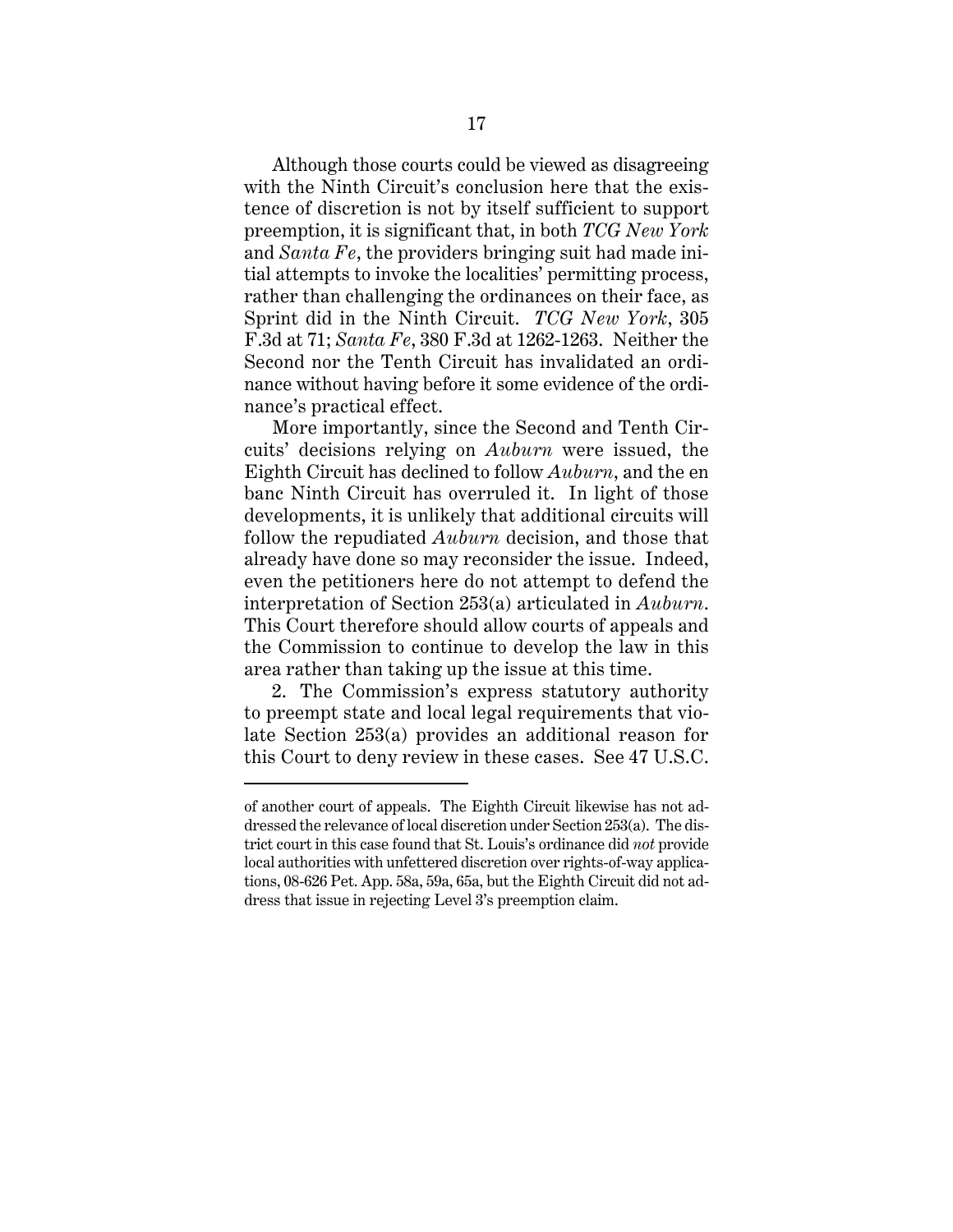253(d). As noted above, the courts of appeals generally agree that the FCC's *California Payphone Order* prescribes the relevant test for determining whether a legal requirement has the "effect of prohibiting the ability of any entity to provide any \* \* \* telecommunications service" (47 U.S.C. 253(a)). Any disagreement among the circuits chiefly involves the application of that test to various types of state and local regulations. If such disagreements cause significant divergence in outcomes among the circuits, the Commission can restore uniformity by issuing authoritative rulings on the application of Section 253(a) to particular types of state and local requirements. Those rulings will govern the disposition of Section 253(a) claims brought in the federal courts. See *National Cable & Telecomms. Ass'n* v. *Brand X Internet Servs.*, 545 U. S. 967, 982-983 (2005) (holding that an agency's reasonable interpretation of an ambiguous statute is authoritative and binding on the courts of appeals, even those that have previously interpreted the statute differently). The Commission's ability to eliminate any conflict provides an additional reason for this Court to deny review here. Cf. *Braxton* v. *United States*, 500 U.S. 344, 347-349 (1991).

3. The Eighth Circuit noted (08-626 Pet. App. 29a) that its conclusion that Section 253(c) is not an independent basis for preemption, but instead a safe harbor for legal requirements that would otherwise violate Section 253(a), is inconsistent with the approach taken by the Sixth Circuit in *TCG Detroit* v. *City of Dearborn*, 206 F.3d 618 (2000). In *TCG Detroit*, the Sixth Circuit concluded that a municipal franchise fee did not violate Section 253(a), but it then went on to consider whether the fee was "fair and reasonable" under Section 253(c). *Id.* at 624 (quotation marks omitted). Although the Sixth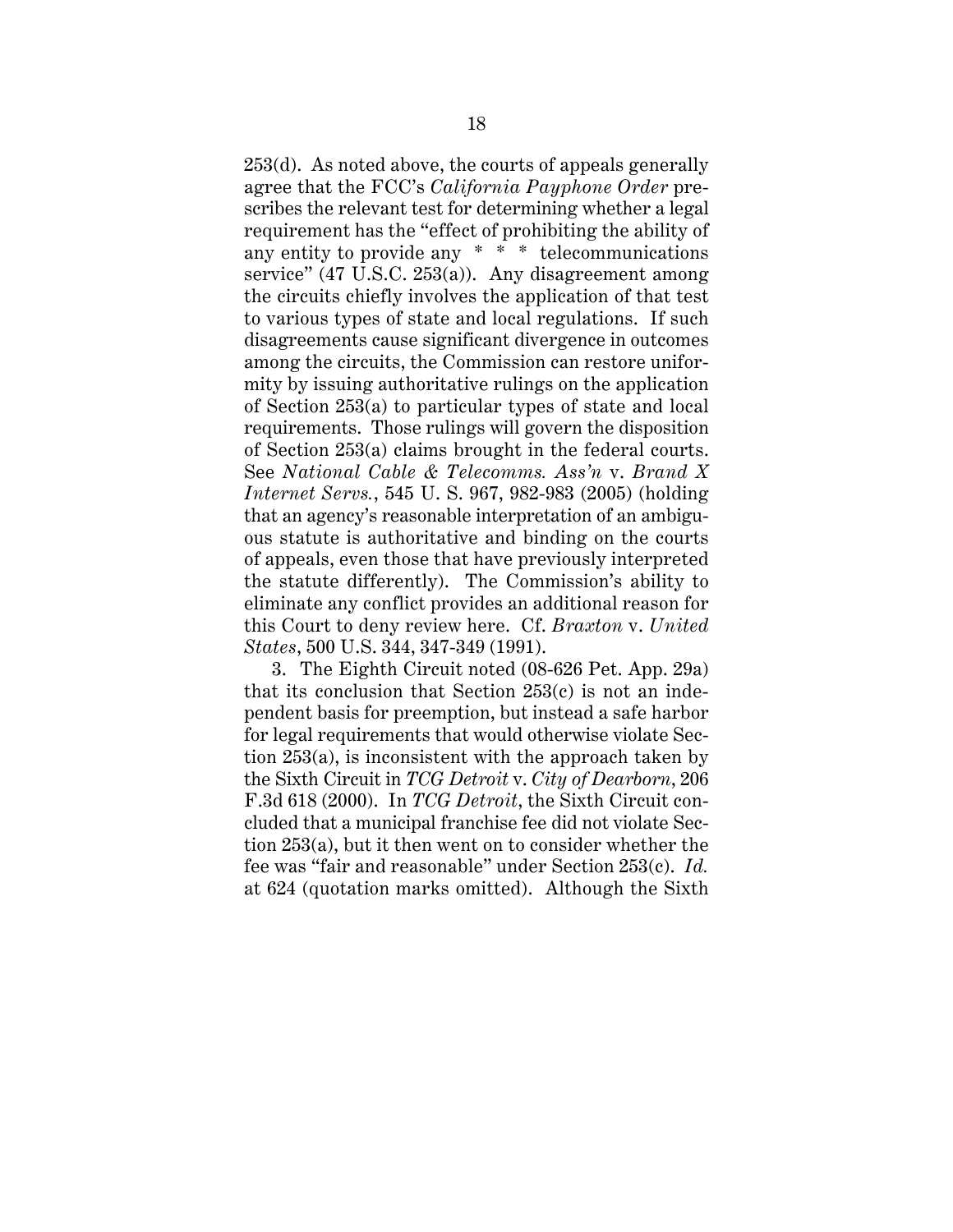Circuit did not say so explicitly, its analysis suggests that it viewed Section 253(c) as having independent preemptive force. See *ibid.*

The Eighth Circuit's interpretation of Section 253(c) is correct. As the Commission has observed, Section 253(a) "is the only portion of section 253 that broadly limits the ability of states to regulate. All of the remaining subsections \* \* \* carve out defined areas in which states may regulate." *Texas PUC Order*, 13 F.C.C.R. at 3481 ¶ 44. Thus, Subsection (c) makes clear that "*[n]othing in this section* affects the authority of a State or local government to manage the public rights-of-way or to require fair and reasonable compensation" so long as those actions fall within the terms of the subsection. 47 U.S.C. 253(c) (emphasis added). The Eighth Circuit was therefore correct when it concluded that Section 253(c) "'derives meaning only through its relationship to [Section 253(a)]'" and "standing alone, 'cannot form the basis of a cause of action against a state or local government.'" 08-626 Pet. App. 29a (quoting *BellSouth Telecomms., Inc.* v. *Town of Palm Beach*, 252 F.3d 1169, 1187, 1189 (11th Cir. 2001)).

The inconsistency between the Eighth Circuit's decision and the Sixth Circuit's analysis in *TCG Detroit* does not warrant this Court's review. The Sixth Circuit's suggestion that Section 253(c) might provide an independent basis for preemption was dicta, since the court ultimately concluded that Section 253(c) did not preempt the challenged local law. See *TCG Detroit*, 206 F.3d at 624-625. No other court of appeals has adopted the Sixth Circuit's approach, and cases in which the courts are asked to apply Section 253(c) independently of Section 253(a) are rare.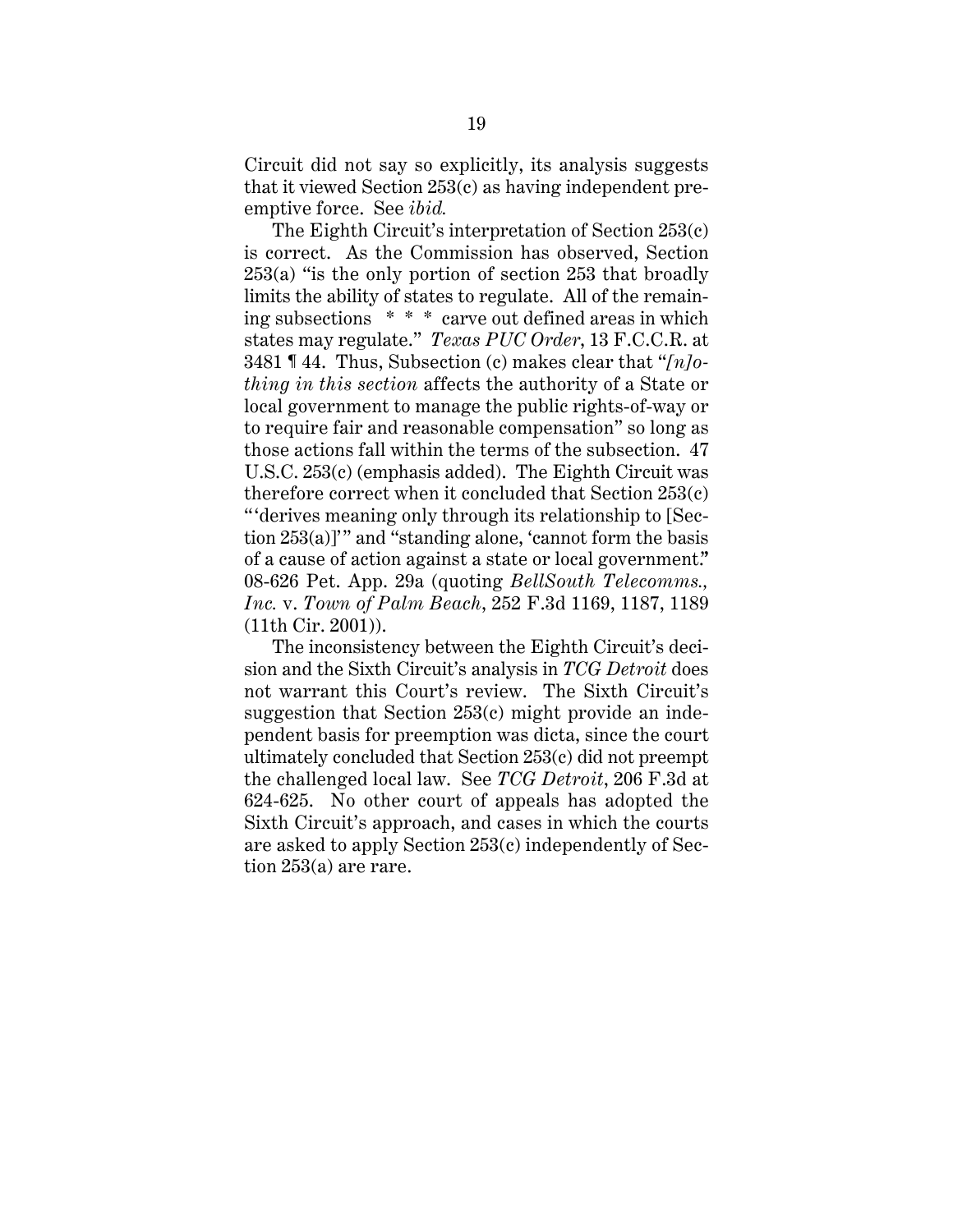#### **C. Neither Petition Presents An Appropriate Vehicle For This Court's Review Of The Questions Presented**

1. *No. 08-626*. The petition in No. 08-626 is not an appropriate vehicle for consideration of the Section 253(a) standard because there does not appear to be a fully developed record on the effect of St. Louis's ordinance on the ability of Level 3—or any other competitor—to provide telecommunications services. Although Level 3 challenges various non-fee provisions of St. Louis's ordinance, its principal dispute is with the license fee that St. Louis imposes on the company for access to municipal rights-of-way. The district court, however, did not engage in particularized fact-finding on the effect of any of the challenged provisions on Level 3. Instead, relying on *Auburn*, it simply described the challenged law and then concluded summarily that "the ordinance includes several provisions that in combination have the effect of prohibiting the ability to provide telecommunications services under 47 U.S.C. § 253(a)." 08-626 Pet. App. 49a (quotation marks omitted). The Eighth Circuit likewise did not discuss the record at any length, but simply concluded that Level 3 had failed to meet its burden under Section 253(a). *Id.* at 32a-33a. The undeveloped state of the record is further reflected in Level 3's attempt to reopen discovery after remand in order to "gather further evidence of 'actual or effective prohibition.'" *Id.* at 3a (citation omitted). And the absence of particularized fact-finding is especially problematic because key facts relevant to Level 3's preemption claims appear to be in dispute. See 08-626 Br. in Opp. 2-9  $\&$  nn.2, 4, 5, 6. The inadequacy of the evidentiary record provides an additional reason for the Court to deny review in No. 08-626.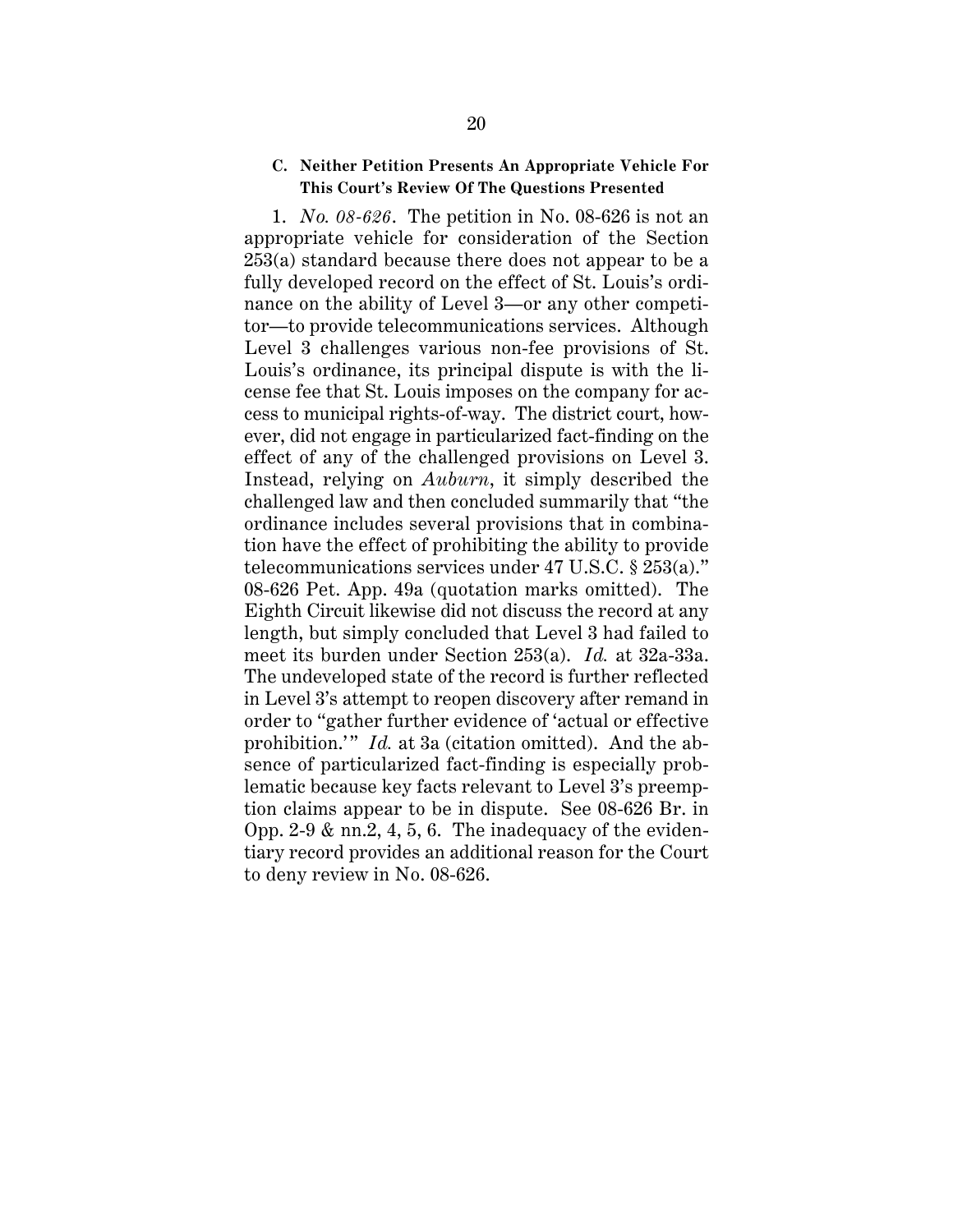2. *No. 08-759*. This case likewise does not appear to present a sufficient record for this Court to consider the standard for preemption under Section 253(a). Neither the district court nor the court of appeals looked beyond the face of San Diego's wireless-siting ordinance to consider its practical effect on the ability of a carrier to provide telecommunications services. 08-759 Pet. App. 14a-16a, 48a, 70a-74a. Thus, as it comes to this Court, the case contains no analysis by the lower courts of the "practical effect," *Texas PUC Order*, 13 F.C.C.R. at 3470 ¶ 22, of the San Diego ordinance on wireless carriers' ability to provide service in a "fair and balanced legal and regulatory environment," *California Payphone Order*, 12 F.C.C.R. at 14,206 ¶ 31.

In addition, No. 08-759 raises an unresolved threshold question: whether Section 253(a) applies to wirelesssiting ordinances or whether, instead, such ordinances can be challenged only under Section  $332(c)(7)$ . Sprint argues (08-759 Pet. 26 & n.7) that it can "plainly" challenge San Diego's wireless-siting ordinances under Section 253(a) because "Section 253(a) applies to challenges to 'statutes' and 'regulations,' \* \* \* whereas Section  $332(c)(7)$  applies only to challenges to particular 'decisions' made by local authorities." But San Diego contends (08-759 Br. in Opp. 34) that because Section  $332(c)(7)(B)(i)(II)$  refers to state and local "regulation of the placement, construction, and modification" of wireless facilities, Section  $332(c)(7)$  provides the exclusive statutory mechanism for challenging wireless-siting regulations as well as decisions about individual facilities.

The Ninth Circuit found it unnecessary to resolve that question because it construed Sections 253(a) and  $332(c)(7)(B)(i)(II)$  to impose the same preemption standard. See 08-759 Pet. App. 13a. The court might revisit